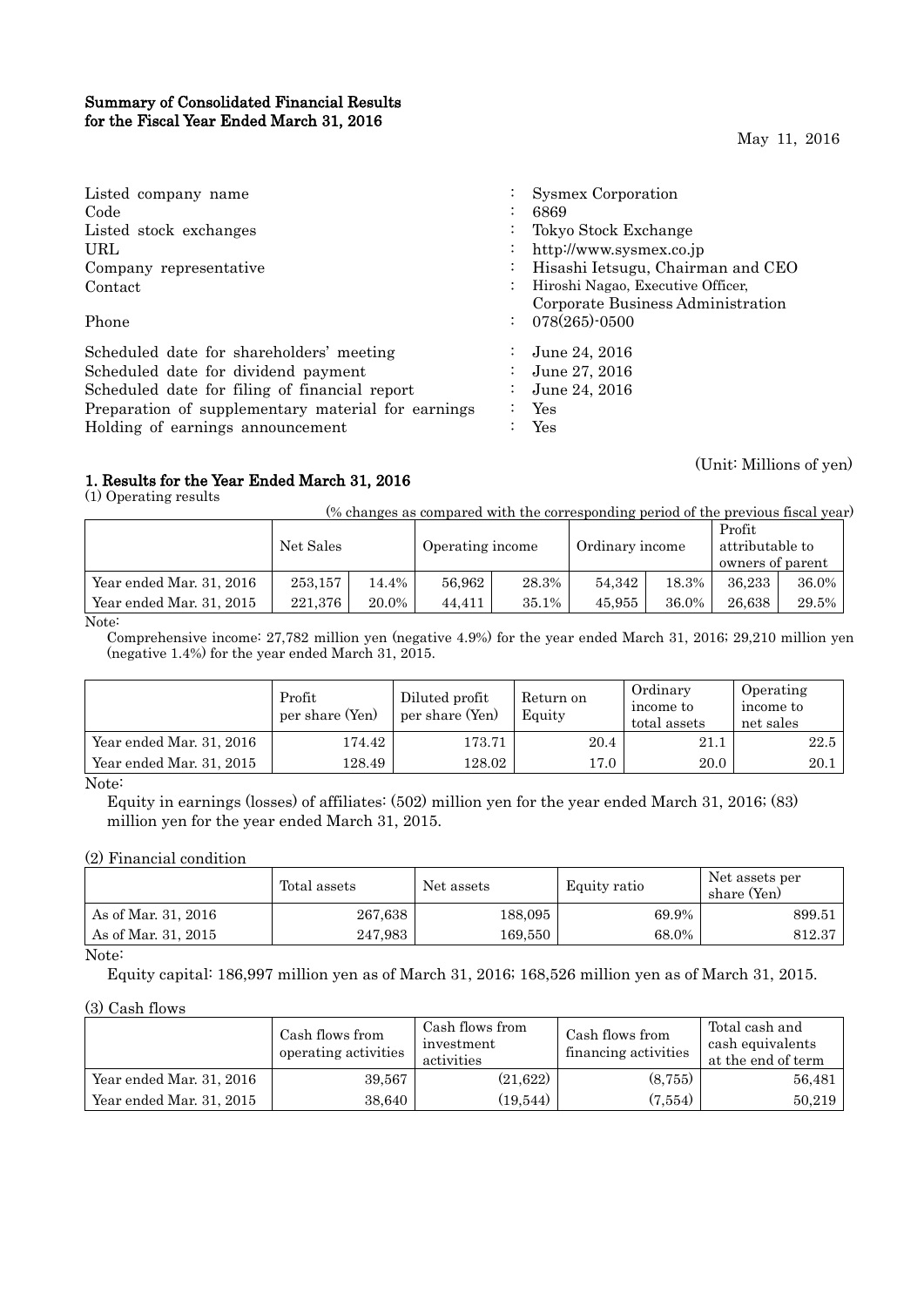## 2. Dividend

|               |         | Dividend per share |         |       | Total         | Dividend                | Dividend to    |                          |  |
|---------------|---------|--------------------|---------|-------|---------------|-------------------------|----------------|--------------------------|--|
|               | First   | Second             | Third   | Year- | Annual        | dividend                | payout ratio   | equity<br>(Consolidated) |  |
|               | quarter | quarter            | quarter | end   |               | payment<br>(Millions of | (Consolidated) |                          |  |
|               | (Yen)   | (Yen)              | (Yen)   | (Yen) | (Yen)<br>yen) | $(\% )$                 | (0/0)          |                          |  |
| Year ended    |         | 16.00              | –       | 22.00 | 38.00         | 7,880                   | 29.6           | 5.0                      |  |
| Mar. 31, 2015 |         |                    |         |       |               |                         |                |                          |  |
| Year ended    |         | 24.00              | —       | 28.00 | 52.00         | 10,806                  | 29.8           | 6.1                      |  |
| Mar. 31, 2016 |         |                    |         |       |               |                         |                |                          |  |
| Year ending   |         |                    |         |       |               |                         |                |                          |  |
| Mar. 31, 2017 | _       | 27.00              |         | 27.00 | 54.00         |                         | 27.7           |                          |  |
| (Forecast)    |         |                    |         |       |               |                         |                |                          |  |

# 3. Business Forecast for the Year Ending March 31, 2017

(% changes as compared with the corresponding period of the previous fiscal year)

|                                                     | Net sales |   | Operating income |   | Income before<br>income taxes |   | Profit attributable<br>to owners of parent |    | Basic profit<br>per share (Yen) |
|-----------------------------------------------------|-----------|---|------------------|---|-------------------------------|---|--------------------------------------------|----|---------------------------------|
| Six months ending<br>Sep. 30, 2016                  | 129.000   | - | 30,000           | - | 29,800                        |   | 19,500                                     | -- | 93.80                           |
| Year ending Mar.<br>31, 2017                        | 275,000   |   | 62.000           |   | 61,500                        | — | 40,500                                     |    | 194.82                          |
| $\mathbf{X}$ $\mathbf{Y}$ $\mathbf{Y}$ $\mathbf{Y}$ |           |   |                  |   |                               |   |                                            |    |                                 |

Note:

The consolidated business forecast for the fiscal year ending March 31, 2017, is calculated in accordance with International Financial Reporting Standards (IFRS), as the Company has decided to voluntarily adopt IFRS beginning with the fiscal year ending March 31, 2017.

Because of this change, percentage changes are not provided with respect to performance in the fiscal year ended March 31, 2016, which was in accordance with Japanese standards.

# 4. Other Information

- (1) Changes in significant consolidated subsidiaries (which resulted in changes in scope of consolidation): No
- (2) Changes in accounting policies, accounting estimates and restatement of corrections
	- 1) Changes in accounting policies resulting from the revision of the accounting standards and other regulations: Yes
		- 2) Other changes in accounting policies: No
		- 3) Changes in accounting estimates: No
		- 4) Restatement of corrections: No

### Note:

For details, please refer to "5) Notes to consolidated financial statements (Changes in accounting policies)" within "4. Consolidated Financial Statements" on page 17 of the attached materials.

- (3) Number of shares outstanding (Ordinary shares)
	- 1) Number of shares outstanding at the end of each fiscal period (including treasury stock): 208,332,432 shares as of Mar. 31, 2016; 207,894,432 shares as of Mar. 31, 2015
	- 2) Number of treasury stock at the end of each fiscal period:
	- 444,048 shares as of Mar. 31, 2016; 443,380 shares as of Mar. 31, 2015
	- 3) Average number of outstanding stock for each period: 207,734,916 shares for the year ended Mar. 31, 2016; 207,311,568 shares for the year ended Mar. 31, 2015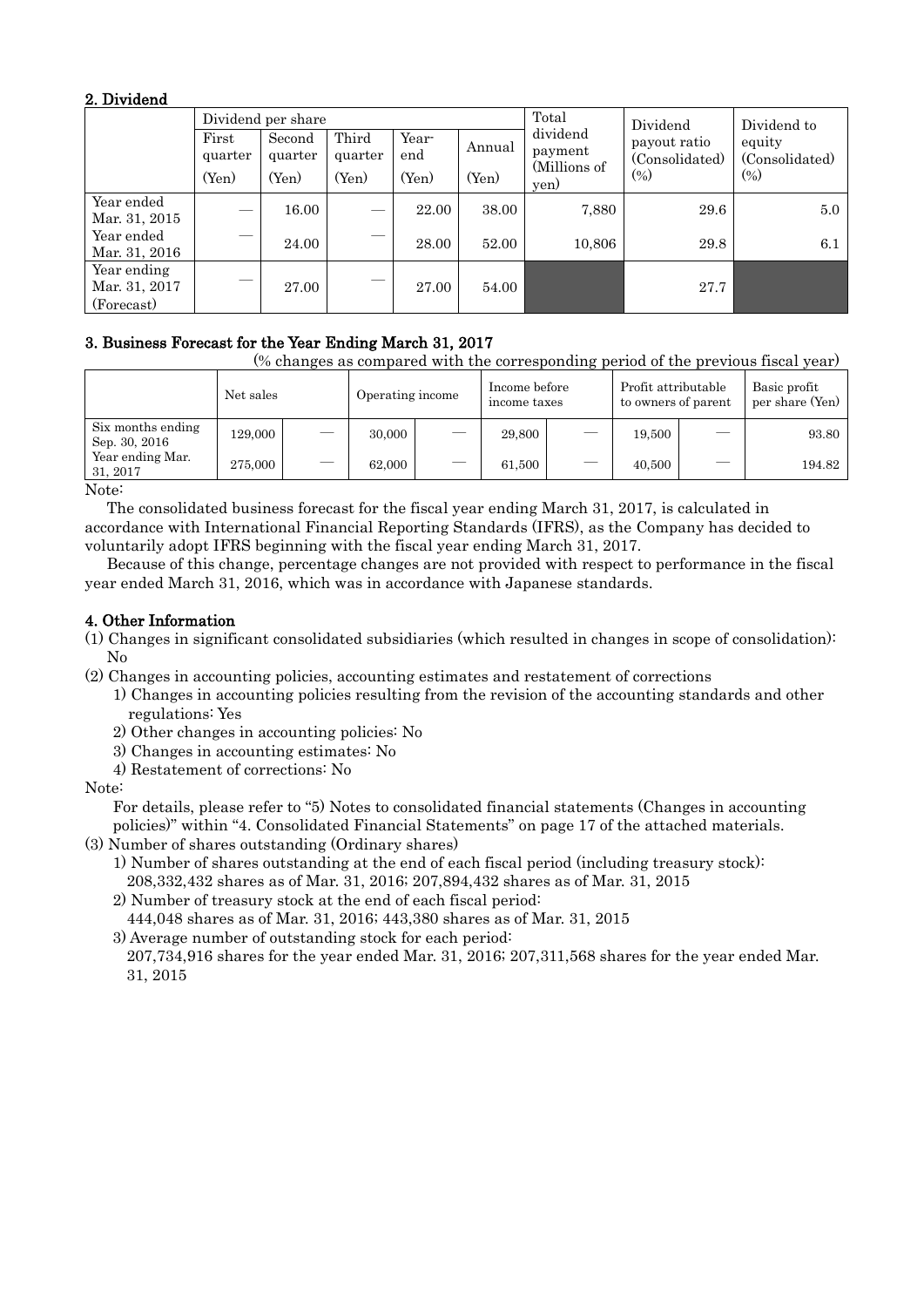# (Reference) Summary of Non-Consolidated Financial Results

Non-consolidated financial results for the year ended March 31, 2016

### (1) Non-consolidated business results

| (% changes as compared with the corresponding period of the previous fiscal year) |         |           |        |                  |        |                 |        |       |  |  |
|-----------------------------------------------------------------------------------|---------|-----------|--------|------------------|--------|-----------------|--------|-------|--|--|
|                                                                                   |         | Net sales |        | Operating income |        | Ordinary income |        |       |  |  |
| Year ended Mar. 31, 2016                                                          | 143.243 | 17.5%     | 39,383 | 33.3%            | 42.415 | 33.6%           | 28.206 | 35.7% |  |  |
| Year ended Mar. 31, 2015                                                          | 121.894 | 18.8%     | 29.543 | 55.0%            | 31.758 | $25.9\%$        | 20.781 | 19.7% |  |  |
|                                                                                   |         |           |        |                  |        |                 |        |       |  |  |

|                          | Profit<br>per share (Yen) | Diluted profit<br>per share (Yen) |
|--------------------------|---------------------------|-----------------------------------|
| Year ended Mar. 31, 2016 | 135.78                    | 135.22                            |
| Year ended Mar. 31, 2015 | 100.24                    | 99.87                             |

### (2) Non-consolidated financial position

|                             | Total assets | Net assets | Equity ratio | Net assets per<br>share (Yen) |
|-----------------------------|--------------|------------|--------------|-------------------------------|
| As of Mar. 31, 2016         | 190.379      | 140,562    | 73.3%        | 670.86                        |
| As of Mar. 31, 2015         | 171.237      | 120.970    | 70.1%        | 578.19                        |
| $\sim$ $\sim$ $\sim$ $\sim$ |              |            |              |                               |

Note:

Equity capital: 139,464 million yen as of March 31, 2016; 119,946 million yen as of March 31, 2015.

\* Disclosure in relation to the status of the audit procedure

This report of financial results is not subject to the audit procedures of the Financial Instruments and Exchange Act. As of the time of disclosure of this report of financial results, the process of audit the financial statements in accordance with the Financial Instruments and Exchange Act had not been completed.

- \* Explanation regarding the appropriate use of forecasts of business results and other information 1. The forecasts and future projections contained herein have been prepared on the basis of rational decisions given the information available as of the date of announcement of this document. These forecasts do not represent a commitment by the Company, and actual performance may differ substantially from forecasts for a variety of reasons. Please refer to "1) Performance analysis" within "1. Financial Performance" on page 2 of the attachment to this document for cautionary statements concerning the conditions and performance forecasts that serve as the basis for these forecasts.
	- 2. Supplementary financial materials (in Japanese and English) will be posted on the Sysmex website on Wednesday, May 11, 2016.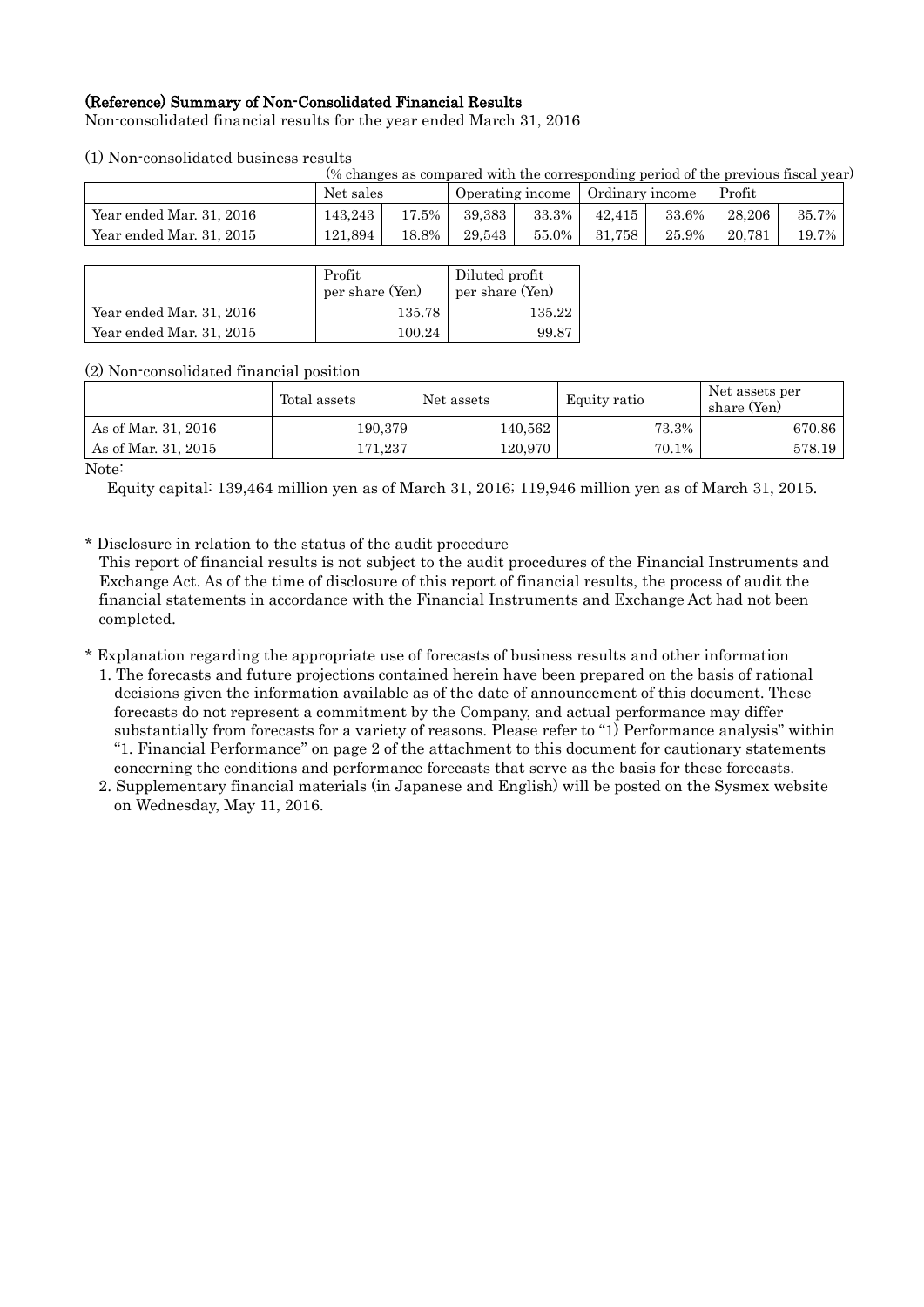# Content of Supplementary Materials

| 1. Financial Performance                                                                 | $\overline{2}$   |
|------------------------------------------------------------------------------------------|------------------|
| 1) Performance analysis                                                                  | $\boldsymbol{2}$ |
| 2) Financial conditions analysis                                                         | $\overline{4}$   |
| 3) Basic policy on distribution of profit and dividends for the fiscal years to          |                  |
| March 31, 2015 and 2016                                                                  | 5                |
| Corporate Philosophy and Strategy<br>2.                                                  | 6                |
| 1) Corporate philosophy                                                                  | 6                |
| 2) Targets of the mid-term plan                                                          | 6                |
| 3) Mid-term strategy and objectives                                                      | 6                |
| 3. Basic Perspective on Selection of Accounting Standards                                | 6                |
| 4. Consolidated Financial Statements                                                     | 7                |
| 1) Consolidated balance sheets                                                           | 7                |
| 2) Consolidated statements of income and consolidated statements of comprehensive income | 9                |
| Consolidated statements of income                                                        | 9                |
| Consolidated statements of comprehensive income                                          | 10               |
| 3) Consolidated statements of changes in net assets                                      | 11               |
| 4) Consolidated statements of cash flows                                                 | 13               |
| 5) Notes to consolidated financial statements                                            | 14               |
| (Notes regarding going concern assumptions)                                              | 14               |
| (Significant items concerning the basis for preparing consolidated financial statements) | 14               |
| (Changes in accounting policies)                                                         | 17               |
| (Segment information)                                                                    | 18               |
| (Per-share information)                                                                  | 22               |
| (Important subsequent events)                                                            | 23               |
| (Omissions from presentation)                                                            | 23               |
| 5. Non-Consolidated Financial Statements                                                 | 24               |
| 1) Non-consolidated balance sheets                                                       | 24               |
| 2) Non-consolidated statements of income                                                 | 26               |
| 3) Non-consolidated statements of changes in net assets                                  | 27               |
| 6. Others                                                                                | 29               |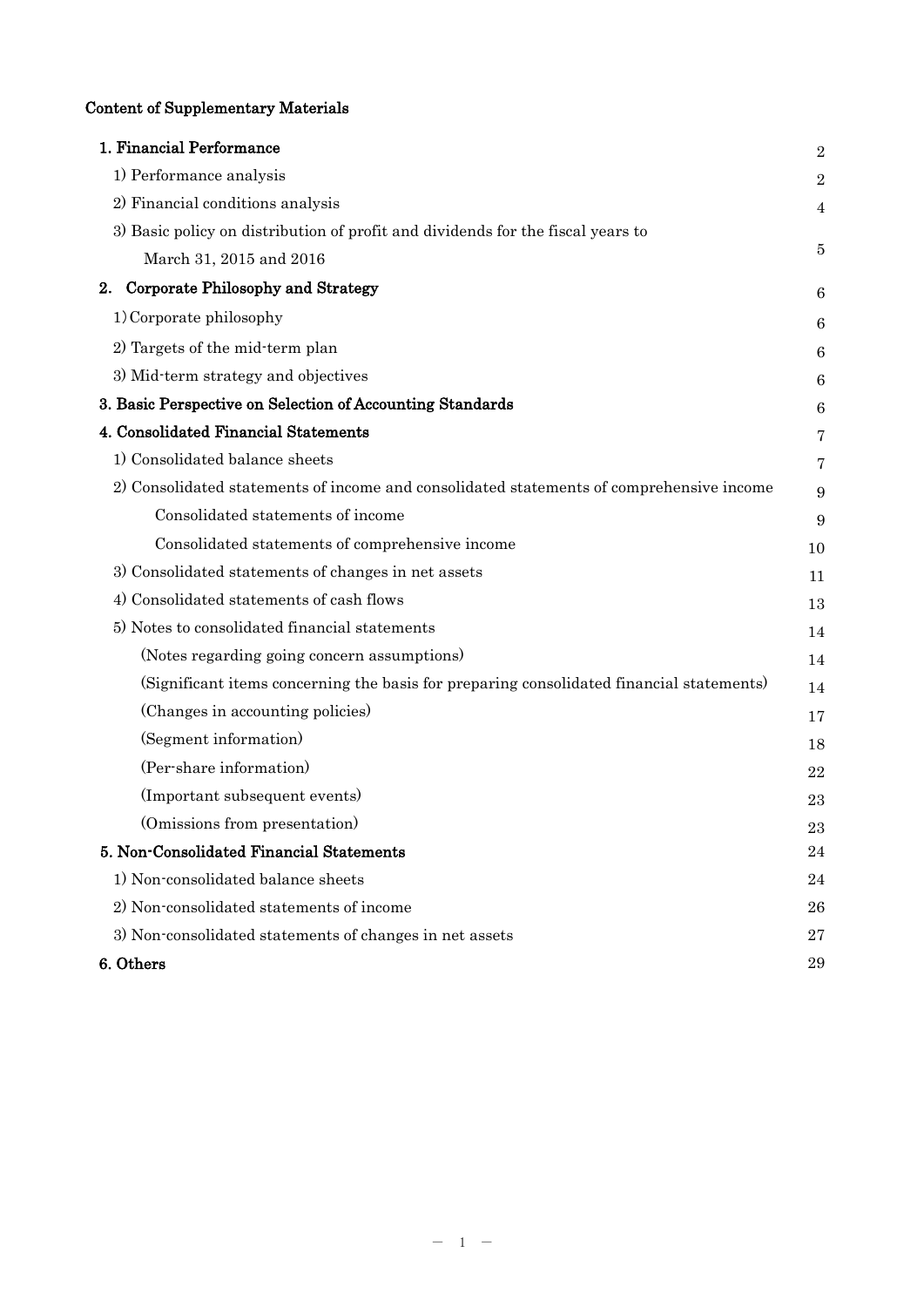### 1. Financial Performance

### 1) Performance analysis

During the fiscal year ended March 31, 2016, the Japanese economy remained on a recovery path and began to show signs of a rebound in personal consumption and capital investment. Overseas economies generally continued their modest recovery, but the outlook grew uncertain. In the United States, employment conditions improved, the corporate sector continued to expand gradually, and the country moved to normalize its monetary policy. While the European economy continues to recover, geopolitical risk is mounting. Furthermore, economic deceleration persists in China, despite the country's fiscal and monetary policies. Economic conditions in the Asia Pacific region were firm, centered on the ASEAN region.

On the healthcare front, the Japanese government is including the medical and healthcare industry in its growth strategies, which is expected to continue invigorating healthcare-related industries going forward. In advanced countries in Europe and the United States, efforts are underway to curtail medical expenses and reform health insurance systems. In the United States, efforts to reduce the number of people without medical insurance are continuing. In China, medical system reform that is underway, including to the medical insurance system, aims to build infrastructures that provide uniform medical services in cities and farming villages throughout the country. Therefore, although some causes for uncertainty remain, the foundations of healthcarerelated demand remain solid.

Under these circumstances, the Sysmex Group, which has manufactured reagents overseas for some time, completed the expansion of its reagent production factory in Germany. This move boosted capacity to approximately 1.5 times the previous level in response to expected demand increases in the EMEA region. We have also began to expand our reagent factory in the United States to ensure stable reagent supply in the face of expected demand increases in the Americas.

Also, Sysmex's joint venture with Kawasaki Heavy Industries, Ltd. (Kobe), Medicaroid Corporation (Kobe) commenced the full-fledged development of medical robots. To support its product development activities, Medicaroid will leverage the Sysmex Group's testing and diagnostic technologies, as well as a broad-ranging network in the medical field, as it contributes to the development of the medical industry.

Furthermore, in Africa, where healthcare-related markets are slated to expand, we established Sysmex West and Central Africa Ltd., in the Republic of Ghana, thereby strengthening our base of operations in West and Central Africa. By reinforcing our support for distributors and customers, we will continue contributing to the development of healthcare in emerging markets.

| Fiscal years ended March 31 |              | 2015                           |                                                                 | 2016    | YoY                           |                              |
|-----------------------------|--------------|--------------------------------|-----------------------------------------------------------------|---------|-------------------------------|------------------------------|
|                             |              | Amount<br>(Millions of<br>yen) | Amount<br>Percentage<br>(Millions of<br>of total $(\%)$<br>yen) |         | Percentage of<br>total $(\%)$ | (Previous)<br>$period = 100$ |
| Japan                       |              | 40,553                         | 18.3                                                            | 39,846  | 15.7                          | 98.3                         |
|                             | Americas     | 49,551                         | 22.4                                                            | 59,802  | 23.6                          | 120.7                        |
|                             | <b>EMEA</b>  | 63,598                         | 28.7                                                            | 68,216  | 27.0                          | 107.3                        |
|                             | China        | 49,849                         | 22.5                                                            | 65,189  | 25.8                          | 130.8                        |
|                             | Asia Pacific | 17,823                         | 8.1                                                             | 20,103  | 7.9                           | 112.8                        |
| Overseas subtotal           |              | 180,822                        | 81.7                                                            | 213,310 | 84.3                          | 118.0                        |
| Total                       |              | 221,376                        | 100.0                                                           | 253,157 | 100.0                         | 114.4                        |

Net sales by destination

In Japan, sales of reagents increased, centered on the immunochemistry field, but sales of instruments declined, reflecting a tendency by healthcare institutions to curtail capital expenditures. As a result, sales in Japan declined 1.7% year on year, to ¥39,846 million.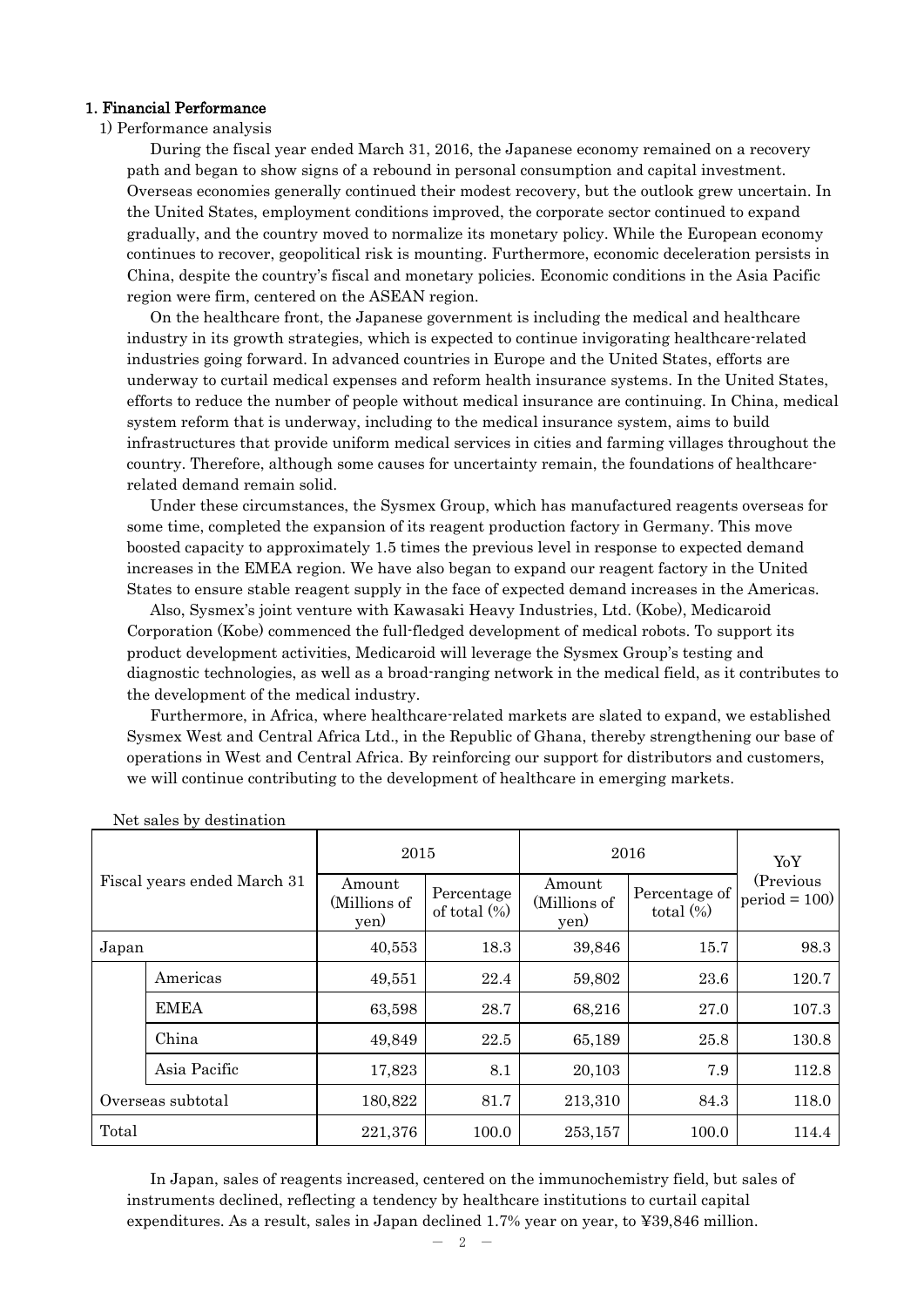In overseas markets, we made progress in the strengthening of sales and support structures and the provision of solutions, leading to higher sales of instruments in the field of hematology and hemostasis. Sales of reagents also rose, benefiting from an increase in the installed instrument base. These factors caused the Sysmex Group's overseas sales to surge 18.0% year on year, to ¥213,310 million. The overseas sales ratio accordingly rose 2.6 percentage points, to 84.3%.

As a result, during the fiscal year the Group recorded consolidated net sales of ¥253,157 million, up 14.4% year on year. Operating income rose 28.3%, to ¥56,962 million; ordinary income grew 18.3%, to ¥54,342 million; and profit attributable to owners of the parent increased 36.0%, to ¥36,233 million.

### Performance by segment

### (1) Japan

Sales of reagents expanded, particularly in the immunochemistry field, and export sales grew, but sales of instruments declined, reflecting a tendency by healthcare institutions to curtail capital expenditures. Consequently, sales in Japan dipped 0.9%, to ¥43,008 million.

On the profit front, such factors as the growth of export sales to Group companies and higher trademark royalty income led to a 34.1% rise in segment profit (operating income), to ¥41,788million.

#### (2) Americas

In North America, sales of instruments rose, particularly in the hematology field, stemming from robust sales in the United States of our XN-Series automated multiparameter hematology analyzer. Also, an increase in the installed instrument base led to higher sales of reagents and after-sales services, pushing up sales in the region. In Central and South America, the Group acquired government projects in Mexico, leading to higher sales in the hematology and hemostasis fields. As a result, sales in the Americas surged 20.1%, to ¥56,481 million.

Segment profit (operating income) fell 13.3%, to ¥2,083 million, as the rise in operating expenses to reinforce the sales and after-sales service structure outpaced the rise in sales. (3) EMEA

Sales rose in Italy and Spain, as well as in Poland and Russia, where we acquired a new project from a large testing center. In addition, sales expanded in the Middle East and Africa. EMEA sales consequently grew 8.2%, to ¥68,453 million.

Segment profit (operating income), however, fell 46.8%, to ¥2,764 million, due to higher payments of Group trademark royalties and rising operating expenses accompanying business expansion outpaced the effect of higher sales.

### (4) China

In the hematology field, sales growth centered on our XN-Series automated multiparameter hematology analyzer. Sales of instruments also rose in the hemostasis field, and reagent sales grew in line with expansion of the installed instrument base. Sales in the immunochemistry field also expanded, due to the launch of our HISCL-800 fully automated immunoassay system. Sales in China accordingly soared 30.7%, to ¥65,144 million.

Segment profit (operating income) decreased 18.2%, to ¥5,563 million, as a revision in intragroup transaction prices and increased operating expenses accompanying efforts to reinforce the sales structure outpaced the rise in sales.

#### (5) Asia Pacific

Centering on the hematology field, in Southeast Asia sales increased in Indonesia, the Vietnam and Philippines. Sales also increased in India, Bangladesh and South Korea, leading to a 12.3% rise in segment sales, to ¥20,069 million.

Segment profit (operating income) grew 47.3%, to ¥1,807 million, as higher sales compensated for the increase in operating expenses to cover the building of sales and after-sales service structures.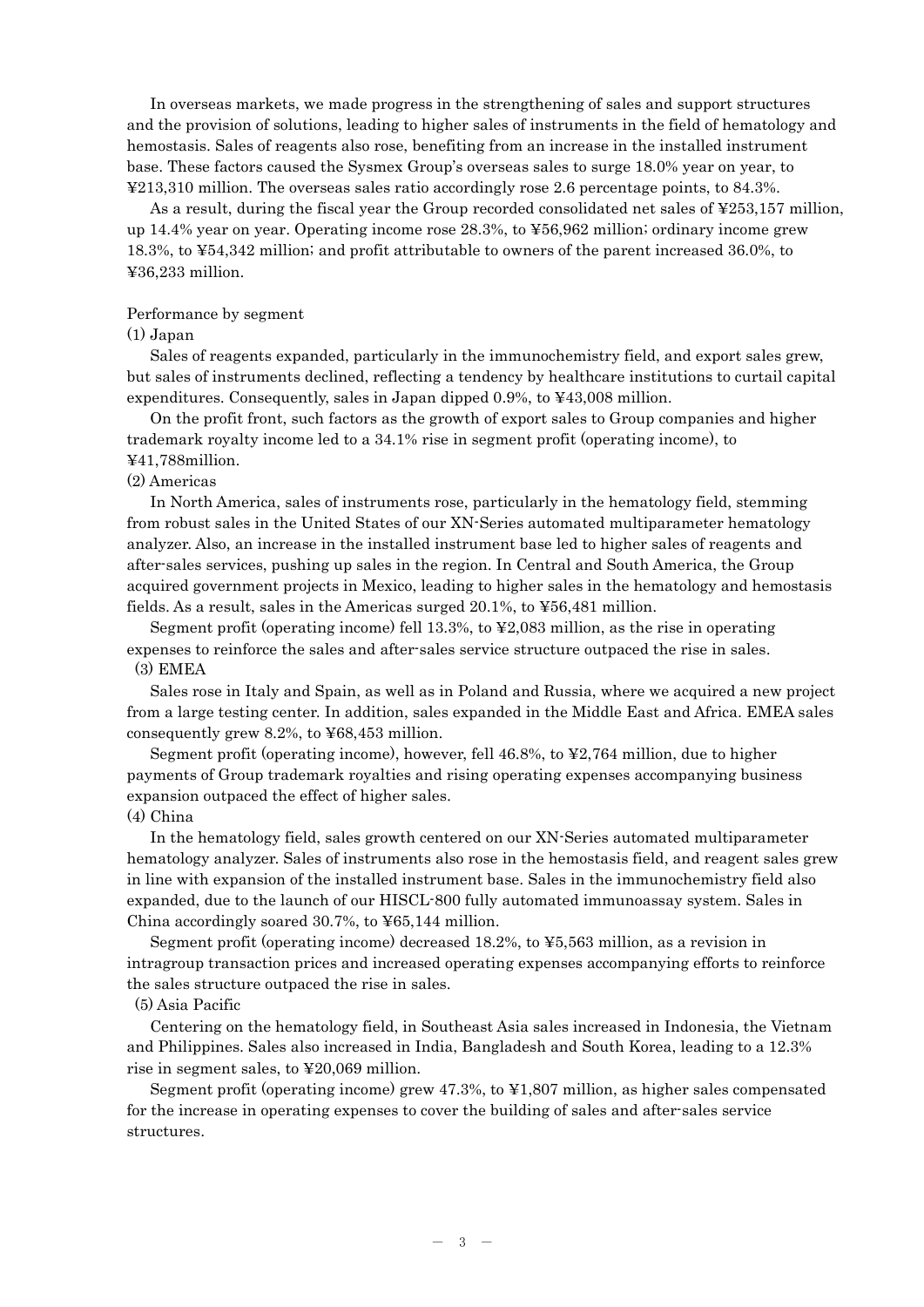Forecast for the fiscal year ending March 31, 2017

In the fiscal year ending March 31, 2017, we expect the outlook for the Japanese economy to grow increasingly uncertain, affected by lackluster personal consumption and concerns about worsening corporate earnings as a result of yen appreciation. Overseas, we expect modest economic recovery to continue in advanced countries, centered on the United States and Europe, but a number of downside economic risks remain. These include the impact of the normalization of financial policies, sluggish crude oil prices and the admission of refugees. Furthermore, factors such as the deceleration of emerging-market economies and the impact of geopolitical risks in the Middle East and other regions lead us to be less than optimistic about the global economic outlook.

Looking at the healthcare environment, demand in advanced countries to curtail medical expenses by augmenting efficiency and advances in healthcare infrastructure in emerging markets in line with economic expansion lead us to believe that growth will continue. We also anticipate new growth opportunities, owing to progress in genetic/molecular diagnostic technologies, advances in regenerative medicine, and the proactive application of information technology.

Against this backdrop, the Sysmex Group will augment its lineup of products in the hematology, hemostasis and urinalysis fields as a distinctive global healthcare testing company. Among other initiatives, we also aim to expand global sales and support, enhance our immunochemistry business in Asia and leverage proprietary technologies to expand our gene testing business.

For the upcoming fiscal year, Sysmex forecasts consolidated net sales of ¥275,000 million, operating income of ¥62,000 million, income before income taxes of ¥61,500 million and profit attributable to owners of the parent of ¥40,500 million. As we have decided to voluntarily apply IFRS from the fiscal year ending March 31, 2017, the figures mentioned above are calculated in accordance with IFRS, and year-on-year comparisons are therefore not stated. Our assumptions for annual average interest rates are US\$1=110 and  $E1=125$ .

### 2) Financial conditions analysis

(1) Assets, liabilities and net assets

As of March 31, 2016, total assets amounted to ¥267,638 million, up ¥19,654 million from a year earlier. The primary reasons were increases of ¥6,272 million in cash and deposits, ¥2,466 million in trade notes and accounts receivable, ¥3,122 million in lease investment assets, ¥4,319 million in merchandise and finished goods, ¥2,691 million in buildings and structures and ¥2,120 million in software.

Total liabilities as of March 31, 2016, were ¥79,542 million, up ¥1,110 million from a year earlier. Principal factors included a rise of ¥3,908 million in trade notes and accounts payable, although income taxes payable fell ¥2,821 million.

Total net assets came to ¥188,095 million, up ¥18,544 million from a year earlier. The main reason for the increase was a ¥25,859 rise in retained earnings, whereas the foreign currency translation adjustment decreased ¥6,999 million. The equity ratio as of March 31, 2016, was 69.9%, up 1.9 percentage point from one year earlier.

(2) Cash flows

As of March 31, 2016, cash and cash equivalents amounted to ¥56,481 million, up ¥6,262 million from March 31, 2015.

Cash flows from various activities during the fiscal year are described in more detail below. (Operating cash flow)

Net cash provided by operating activities was ¥39,567 million (up ¥926 million). As principal factors, income before income taxes provided ¥54,660 million (up ¥8,932 million); depreciation and amortization provided ¥12,253 million (up ¥994 million); the increase in trade notes and accounts receivable provided ¥5,476 million (down ¥1,373 million). An increase in inventories used ¥6,820 million (up  $\text{\textless}=5,035$  million); and income taxes paid used  $\text{\textless}=19,578$  million (up  $\text{\textless}=4,026$  million). (Investing cash flow)

Net cash used in investing activities was ¥21,622 million (up ¥2,0781 million). Among major factors were purchases of property, plant and equipment, which used ¥13,685 million (up ¥652 million); the purchase of intangible assets, which used  $\frac{1}{6}$  million (up  $\frac{1}{2}$ , 711 million); and the purchase of investment securities, which used ¥831 million (down ¥1,517 million). (Financing cash flow)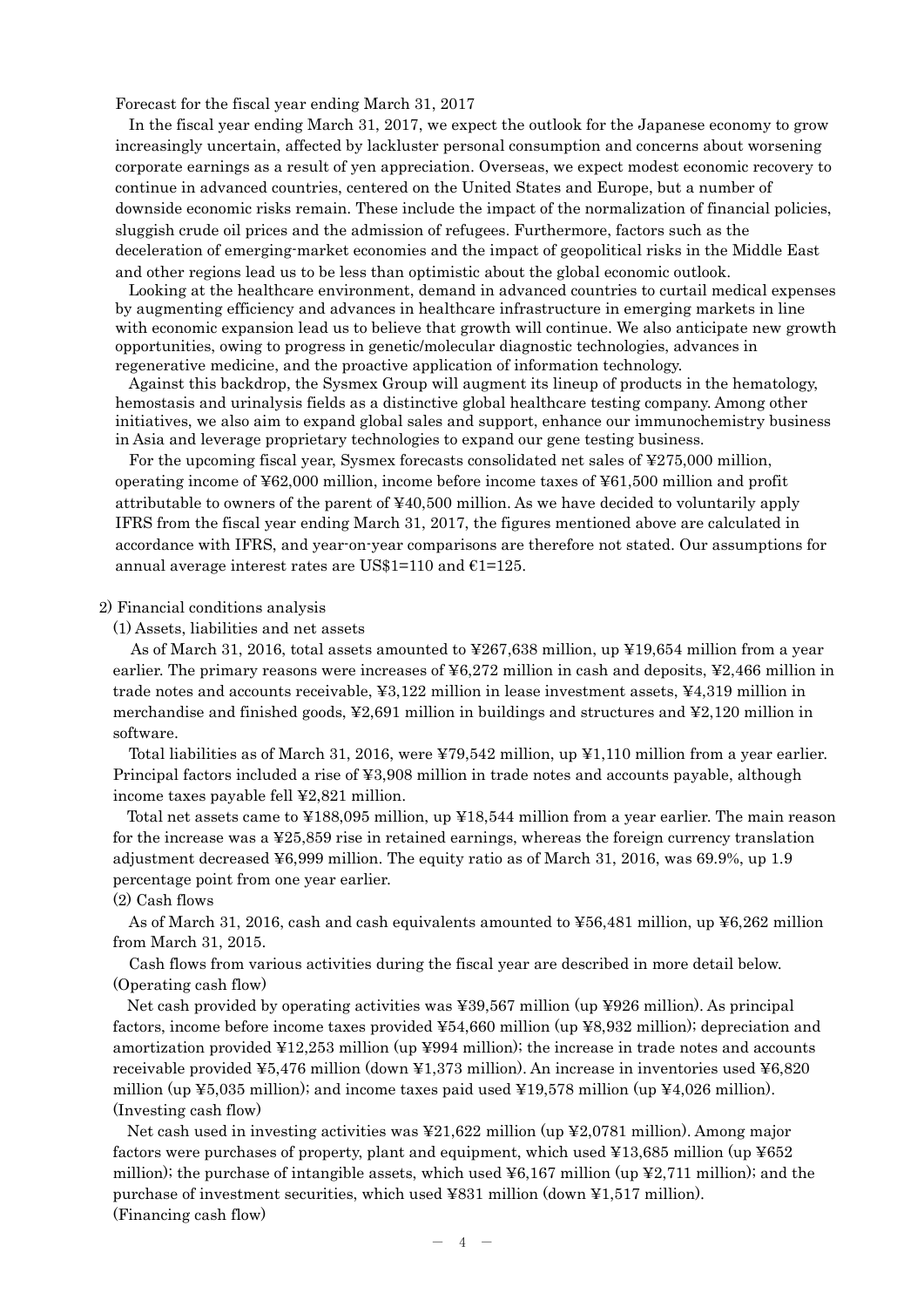Net cash used in financing activities was ¥8,755 million (up ¥1,201 million). This was mainly due to cash dividends paid of  $\frac{49,549}{2}$  million (up  $\frac{42,815}{2}$  million) and a net decrease in short-term loans payable of ¥1,000 million in the preceding fiscal year, which was absent in the fiscal year under review.

### Cash flow indices

| Fiscal years ended March 31                         | 2012  | 2013  | 2014    | 2015    | 2016    |
|-----------------------------------------------------|-------|-------|---------|---------|---------|
| Equity ratio $(\%)$                                 | 71.6  | 68.7  | 69.2    | 68.0    | 69.9    |
| Equity ratio at market<br>price $(\%)$              | 241.8 | 346.0 | 324.0   | 559.2   | 548.0   |
| Interest-bearing debt to<br>cash flow ratio (years) | 0.1   | 0.0   | 0.1     | 0.0     | 0.0     |
| Interest coverage ratio<br>(times)                  | 340.3 | 609.8 | 2,347.7 | 1,569.2 | 1,241.4 |

#### Notes:

Equity ratio = shareholders' equity / total assets

Equity ratio at market price = aggregate market value of shares / total assets

Interest-bearing debt to cash flow ratio = balance of interest-bearing liabilities / cash flows from operating activities

Interest coverage ratio = cash flows from operating activities / interest payments

1. Indices are calculated using consolidated financial figures.

2. The total market value of shares is calculated as the share price at the end of the fiscal year times the total number of shares outstanding at that date.

3. Cash flows from operating activities correspond to net cash provided by operating activities in the Consolidated Statements of Cash Flows.

4. The balance of interest-bearing liabilities corresponds to interest-bearing liabilities included in the Consolidated Balance Sheets.

5. Interest payments corresponds the amount of interest paid, as indicated in the Consolidated Statements of Cash Flows.

3) Basic policy on distribution of profit and dividends for the fiscal years to March 31, 2015 and 2016

We aim to maintain a proper balance between internal reserves for R&D and capital expenditure, which are designed to sustain steady high growth, and returns to our shareholders as our earning power increases. In terms of returns to shareholders, we intend to provide a stable dividend on a continuous basis and aim for a consolidated payout ratio of 30% under our basic policy of sharing the successes of our operations in line with business performance.

In tandem with this policy, at the 49th Ordinary General Meeting of Shareholders we intend to propose a year-end dividend of ¥28 per share. This amount would bring total annual dividends to ¥52 per share, for a consolidated payout ratio of 29.8% and increase of ¥14 in the total dividend for the year, from ¥38 in the fiscal year ended March 31, 2015.

Also in accordance with the above-stated policy and taking our operating performance forecast into account, for the upcoming fiscal year we forecast a dividend of ¥54 per share (an interim dividend of ¥27 per share and a year-end dividend of ¥27).

We retain our commitment to bolstering operating performance and reinforcing our management base.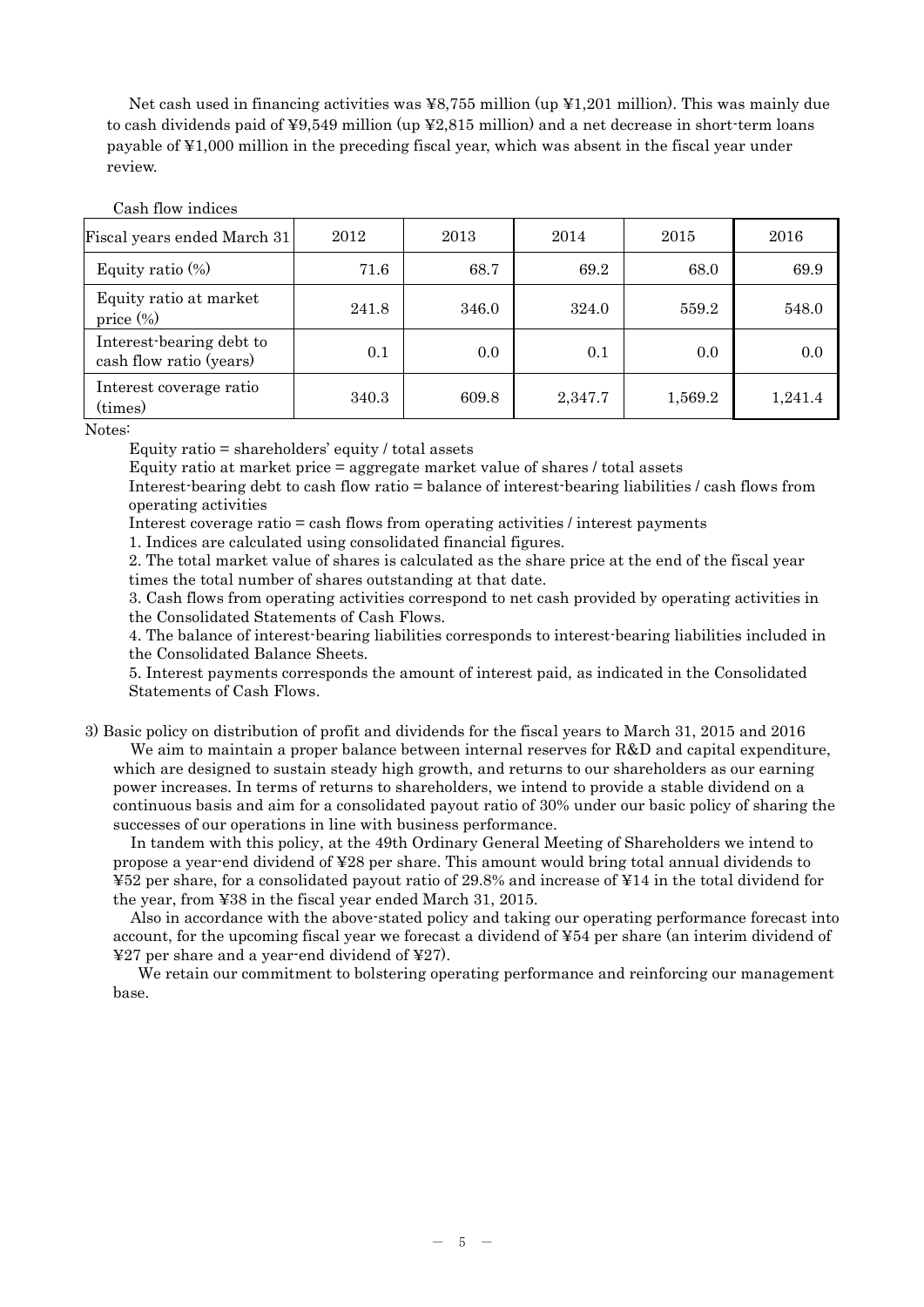# 2. Corporate Philosophy and Strategy

### 1)Corporate philosophy

We have established the Sysmex Way, corporate philosophy on April 1st 2007. Sysmex way is success from our "Three confidence" which is nominated since our foundation. In addition, in accordance with the Sysmex Way we have established "Our Core Behaviors" which states our promise to our diversity of stakeholders.

|           | <b>Sysmex Way</b>                                                                                      |  |  |  |  |  |  |
|-----------|--------------------------------------------------------------------------------------------------------|--|--|--|--|--|--|
| [Mission] | Shaping the advancement of healthcare.                                                                 |  |  |  |  |  |  |
| [Value]   | We continue to create unique and innovative values,<br>while building trust and confidence.            |  |  |  |  |  |  |
| [Mind]    | With passion and flexibility,<br>we demonstrate our individual competence and unsurpassed<br>teamwork. |  |  |  |  |  |  |

We are heading for social confidence in accordance with Sysmex Way.

2) Targets of the mid-term plan

The Sysmex's Group mid-term management plan calls for consolidated net sales of ¥300.0 billion and consolidated operating income of ¥63.0 billion by the final year of the plan, the fiscal year ending March 31, 2018.

Note: The figures for this plan are as announced in May 2015, and have been prepared on the basis of Japanese standards.

3) Mid-term strategy and objectives

The Sysmex Group will work to grow and boost profitability in its mainstay hematology, hemostasis and urinalysis fields and in Asia. At the same time, the Group will make focused investments in the immunochemistry field, in relation to flow cytometry and in the life science field, as well as furthering transformation and reinforcing Group management.

The Sysmex Group will implement management strategies with the following key objectives. <Reinforce growth and profitability>

- (1) Augment our product lineup in the hematology, hemostasis and urinalysis fields Enhance global sales and support services
- (2) Reinforce comprehensive proposals in the Asian IVD market

Develop products and strengthen our sales and support networks tailored to regional needs <Invest in growth>

- (3) Accelerate introduction of the HISCL, which features unique parameters Enhance support service structure
- (4) Leverage proprietary technology to expand the gene testing business
- <Promote transformation>
	- (5) Enhance the communication and interaction with diverse stakeholders
	- (6) Recruit and cultivate globally effective human resources Strengthen risk management and reinforce Group management foundations by making use of ICT

### 3. Basic Perspective on Selection of Accounting Standards

The Sysmex Group has decided to voluntarily adopt IFRS from the first quarter of the fiscal year ending March 31, 2017. Our aim is to increase convenience to shareholders and investors in Japan and overseas by enhancing the international comparability of our financial information in capital markets.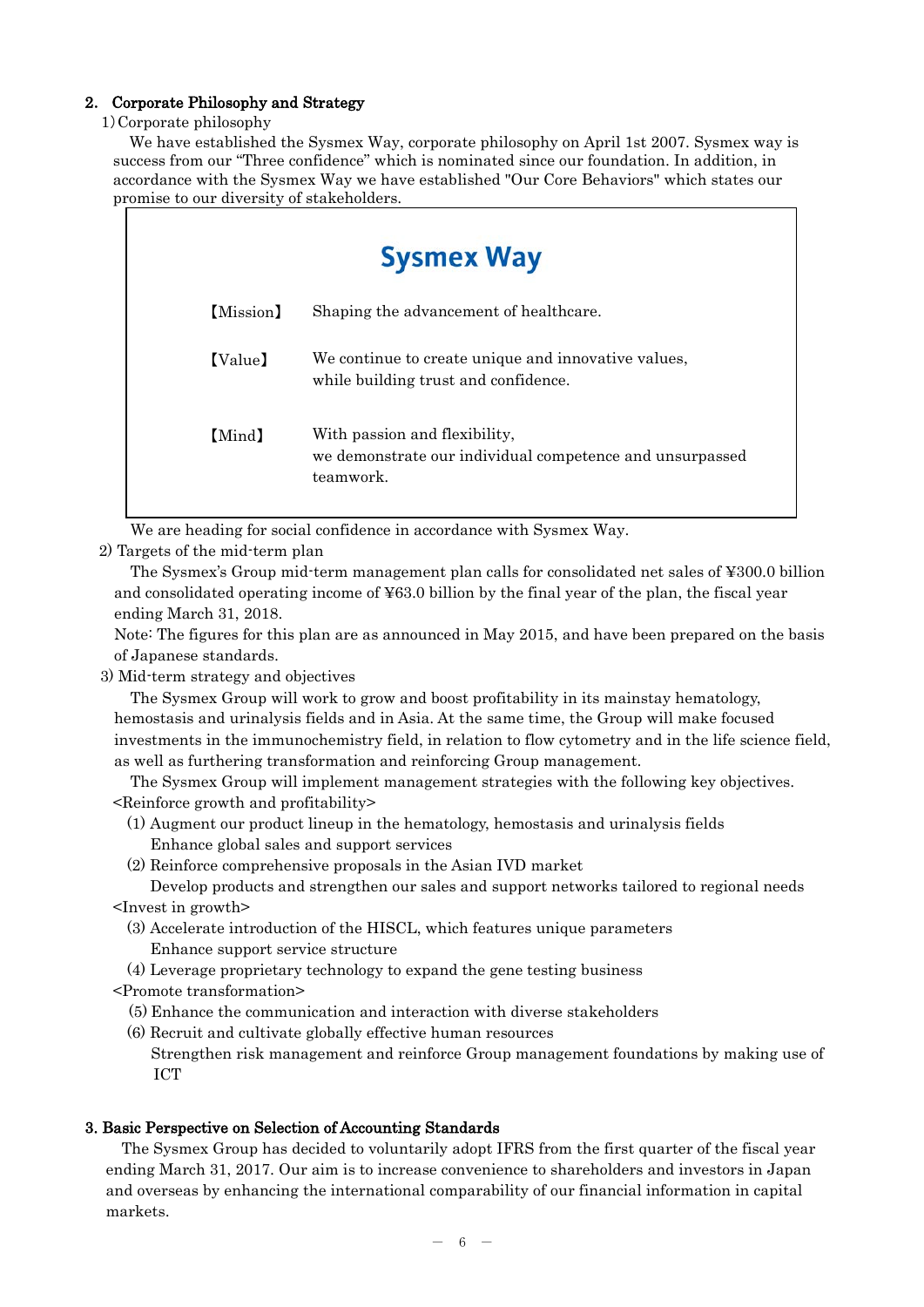# 4. Consolidated Financial Statements

1) Consolidated balance sheets

(Unit: Millions of Yen)

| As of Mar. 31, 2015 As of Mar. 31, 2016 |  |  |
|-----------------------------------------|--|--|
|-----------------------------------------|--|--|

| (Assets)                               |           |           |
|----------------------------------------|-----------|-----------|
| Current assets                         |           |           |
| Cash and deposits                      | 50,272    | 56,544    |
| Notes and accounts receivable-trade    | 53,038    | 55,505    |
| Lease investment assets                | 5,413     | 8,535     |
| Short-term investment securities       | 240       | 299       |
| Merchandise and finished goods         | 22,737    | 27,056    |
| Work in process                        | 2,869     | 2,984     |
| Raw materials and supplies             | 4,281     | 5,581     |
| Deferred tax assets                    | 8,987     | 7,911     |
| Prepaid expenses                       | 1,991     | 2,201     |
| Others                                 | 4,891     | 6,632     |
| Allowance for doubtful accounts        | (575)     | (588)     |
| Total current assets                   | 154,148   | 172,665   |
| Noncurrent assets                      |           |           |
| Property, plant and equipment          |           |           |
| Buildings and structures               | 38,007    | 42,556    |
| Accumulated depreciation               | (15, 582) | (17, 439) |
| Buildings and structures, net          | 22,425    | 25,116    |
| Machinery, equipment and vehicles      | 10,523    | 10,772    |
| Accumulated depreciation               | (6,628)   | (6,366)   |
| Machinery, equipment and vehicles, net | 3,895     | 4,406     |
| Tools, furniture and fixtures          | 47,446    | 51,359    |
| Accumulated depreciation               | (30,612)  | (34, 161) |
| Tools, furniture and fixtures, net     | 16,834    | 17,198    |
| Land                                   | 11,259    | 11,310    |
| Lease assets                           | 2,629     | 1,395     |
| Accumulated depreciation               | (2,118)   | (243)     |
| Lease assets, net                      | 510       | 1,152     |
| Construction in progress               | 4,136     | 2,050     |
| Total property, plant and equipment    | 59,061    | 61,235    |
| Intangible assets                      |           |           |
| Goodwill                               | 12,114    | 9,085     |
| Software                               | 7,112     | 9,233     |
| Others                                 | 4,555     | 4,922     |
| Total intangible assets                | 23,783    | 23,241    |
| Investments and other assets           |           |           |
| Investment securities                  | 7,174     | 6,753     |
| Deferred tax assets                    | 267       | 329       |
| Net defined benefit assets             | 960       | 582       |
| Long-term prepaid expenses             | 419       | 581       |
| Others                                 | 2,172     | 2,253     |
| Allowance for doubtful accounts        | (3)       | (3)       |
| Total investments and other assets     | 10,990    | 10,496    |
| <b>Total Noncurrent assets</b>         | 93,835    | 94,973    |
| Total assets                           | 247,983   | 267,638   |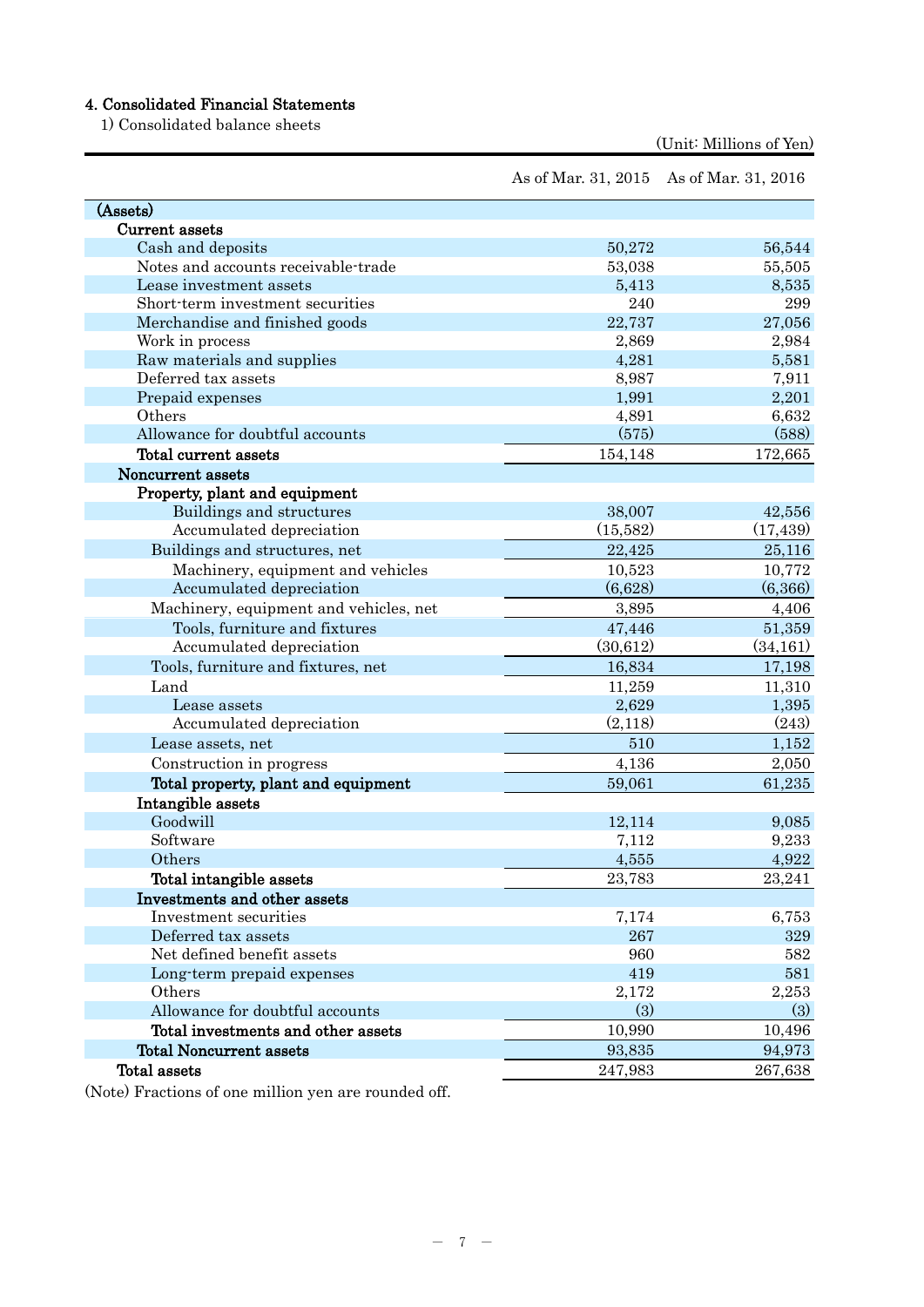|                                              | As of Mar. 31, 2015 As of Mar. 31, 2016 |                |
|----------------------------------------------|-----------------------------------------|----------------|
| (Liabilities)                                |                                         |                |
| <b>Current liabilities</b>                   |                                         |                |
| Notes and accounts payable-trade             | 15,965                                  | 19,873         |
| Current portion of lease obligations         | 50                                      | 149            |
| Accrued expenses                             | 8,301                                   | 6,864          |
| Income taxes payable                         | 9,639                                   | 6,817          |
| Deferred tax liabilities                     | 101                                     | 315            |
| Provision for bonuses                        | 6,119                                   | 6,538          |
| Provision for directors' bonuses             | 411                                     | 526            |
| Provision for product warranties             | 456                                     | 554            |
| Others                                       | 24,124                                  | 24,254         |
| Total current liabilities                    | 65,170                                  | 65,895         |
| Noncurrent liabilities                       |                                         |                |
| Lease obligations                            | 199                                     | 733            |
| Deferred tax liabilities                     | 8,993                                   | 8,778          |
| Provision for directors' retirement benefits | 102                                     | 102            |
| Net defined benefit liabilities              | 460                                     | 463            |
| Others                                       | 3,507                                   | 3,568          |
| <b>Total Noncurrent liabilities</b>          | 13,262                                  | 13,646         |
| <b>Total liabilities</b>                     | 78,432                                  | 79,542         |
| (Net assets)                                 |                                         |                |
| Shareholders' equity                         |                                         |                |
| Capital stock                                | 10,483                                  | 11,016         |
| Capital surplus                              | 15,423                                  | 15,957         |
| Retained earnings                            | 129,703                                 | 155,562        |
| Treasury stock                               | (280)                                   | (285)          |
| Total shareholders' equity                   | 155,330                                 | 182,251        |
| Accumulated other comprehensive income       |                                         |                |
| Valuation difference on available-for-sale   |                                         |                |
| securities                                   | 1,366                                   | 1,170          |
| Deferred gains or losses on hedges           | $\overline{0}$                          | $\overline{2}$ |
| Foreign currency translation adjustment      | 10,428                                  | 3,429          |
| Remeasurements of defined benefit plans      | 1,400                                   | 143            |
| Total accumulated other comprehensive income | 13,196                                  | 4,745          |
| Subscription rights to shares                | 1,024                                   | 1,097          |
| Non-controlling interests                    |                                         | $\overline{0}$ |
| Total net assets                             | 169,550                                 | 188,095        |
| Total liabilities and net assets             | 247,983                                 | 267,638        |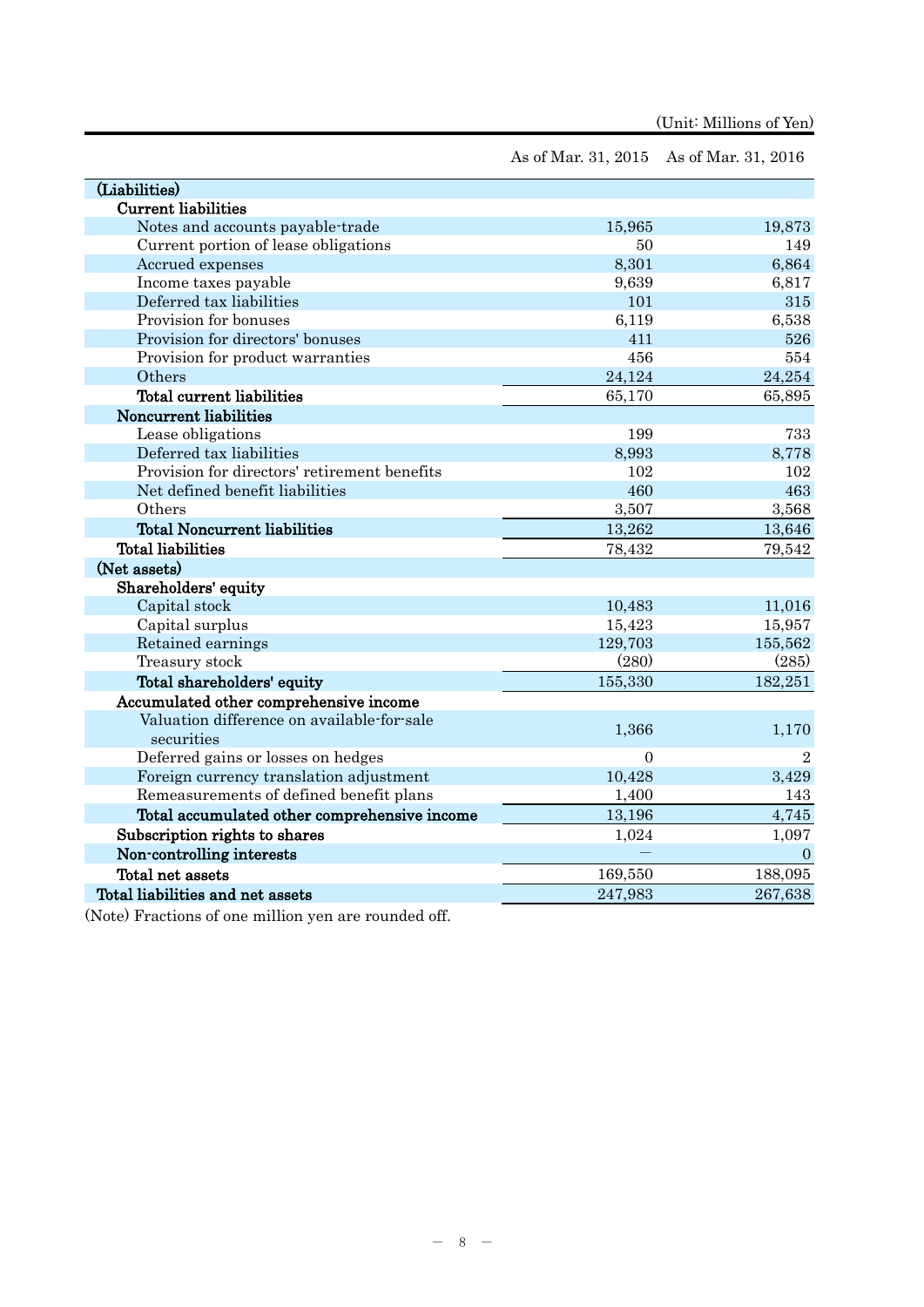2) Consolidated statements of income and consolidated statements of comprehensive income (Consolidated statements of income)

|                                                         |                | (Unit: Millions of Yen) |
|---------------------------------------------------------|----------------|-------------------------|
|                                                         | Year ended     | Year ended              |
|                                                         | Mar. 31, 2015  | Mar. 31, 2016           |
| Net sales                                               | 221,376        | 253,157                 |
| Cost of sales                                           | 95,358         | 102,063                 |
| Gross profit                                            | 126,018        | 151,093                 |
| Selling, general and administrative expenses            | 81,606         | 94,131                  |
| Operating income                                        | 44,411         | 56,962                  |
| Non-operating income                                    |                |                         |
| Interest income                                         | 232            | 285                     |
| Dividends income                                        | 75             | 82                      |
| Subsidy income                                          | 290            | 310                     |
| Foreign exchange gains                                  | 932            |                         |
| Others                                                  | 322            | 284                     |
| Total non-operating income                              | 1,854          | 963                     |
| Non-operating expenses                                  |                |                         |
| Interest expenses                                       | 44             | 46                      |
| Sales discounts                                         | 42             | 44                      |
| Equity in losses of affiliates                          | 83             | 502                     |
| Foreign exchange losses                                 |                | 2,743                   |
| Others                                                  | 140            | 246                     |
| Total non-operating expenses                            | 310            | 3,582                   |
| Ordinary income                                         | 45,955         | 54,342                  |
| <b>Extraordinary profits</b>                            |                |                         |
| Gain on sales of noncurrent assets                      | 28             | $\bf 22$                |
| Gain on sales of investment securities                  | $\overline{0}$ |                         |
| Gain on revision of retirement benefit plan             |                | 1,037                   |
| Gain on reversal of subscription rights to shares       |                | 21                      |
| Total extraordinary profits                             | 28             | 1,082                   |
| <b>Extraordinary loss</b>                               |                |                         |
| Loss on sales and retirement of noncurrent assets       | 143            | 364                     |
| Impairment loss                                         | 111            |                         |
| Loss on valuation of investment securities              |                | 400                     |
| Loss on valuation of membership                         | 1              |                         |
| Total extraordinary loss                                | 256            | 764                     |
| Income before income taxes                              | 45,727         | 54,660                  |
| Income taxes-current                                    | 17,118         | 16,513                  |
| Income taxes-deferred                                   | 1,970          | 1,912                   |
| Total income taxes                                      | 19,089         | 18,426                  |
| Profit                                                  | 26,638         | 36,233                  |
| Profit (loss) attributable to non-controlling interests | (0)            | (0)                     |
| Profit attributable to owners of parent                 | 26,638         | 36,233                  |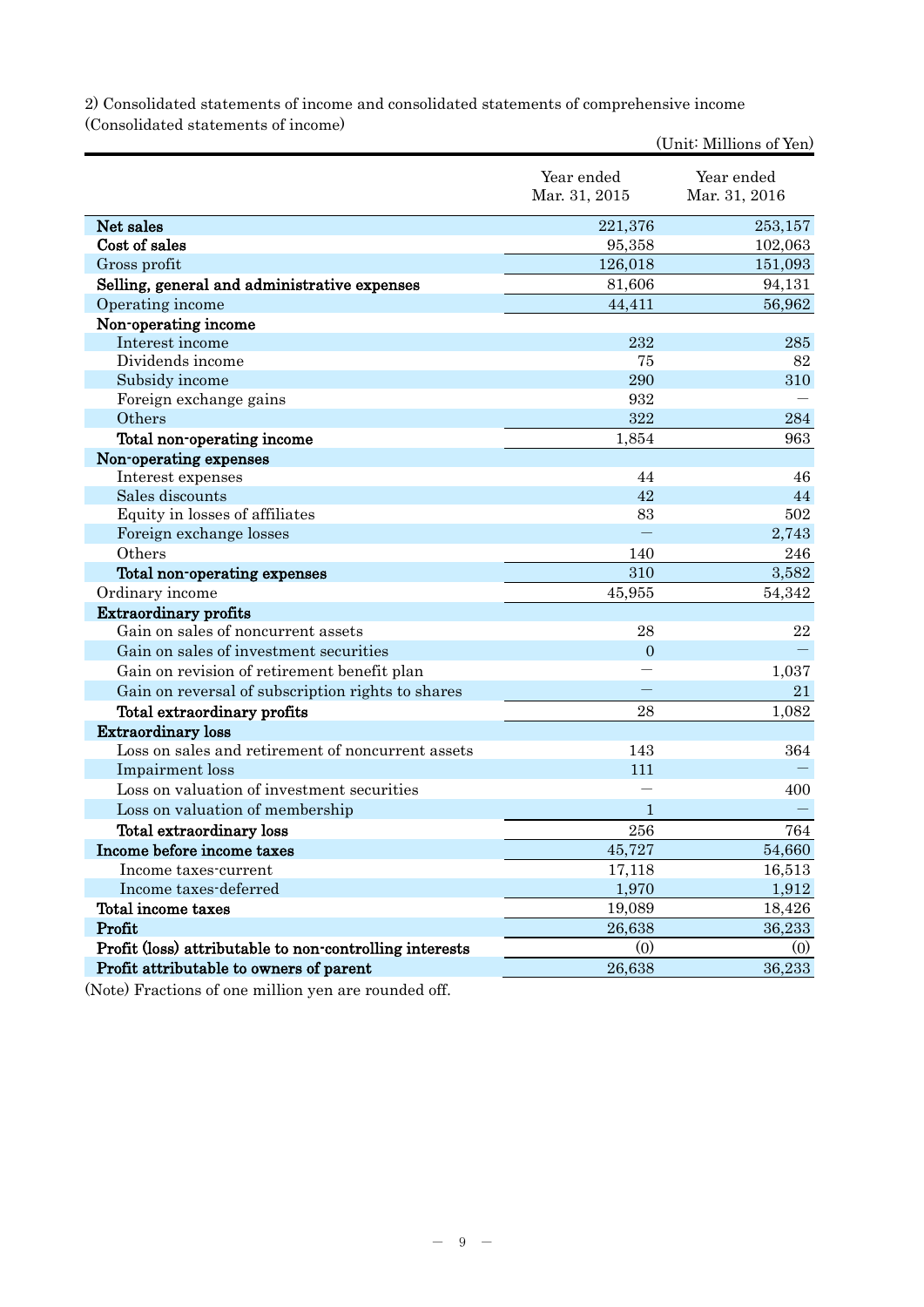(Consolidated statements of comprehensive income)

|                                                                    |                             | (Unit: Millions of yen)     |
|--------------------------------------------------------------------|-----------------------------|-----------------------------|
|                                                                    | Year ended<br>Mar. 31, 2015 | Year ended<br>Mar. 31, 2016 |
| Profit                                                             | 26,638                      | 36,233                      |
| Other comprehensive income                                         |                             |                             |
| Valuation difference on available for sale securities              | 232                         | (196)                       |
| Deferred gains or losses on hedges                                 | 0                           |                             |
| Foreign currency translation adjustment                            | 1,775                       | (6,999)                     |
| Remeasurements of defined benefit plans, net of tax                | 563                         | (1,256)                     |
| Total other comprehensive income                                   | 2,572                       | (8, 450)                    |
| Comprehensive income                                               | 29,210                      | 27,782                      |
| Comprehensive income attributable to:                              |                             |                             |
| Comprehensive income attributable to owners<br>of parent           | 29,210                      | 27,782                      |
| Comprehensive income attributable to non-<br>controlling interests | (0)                         | (0)                         |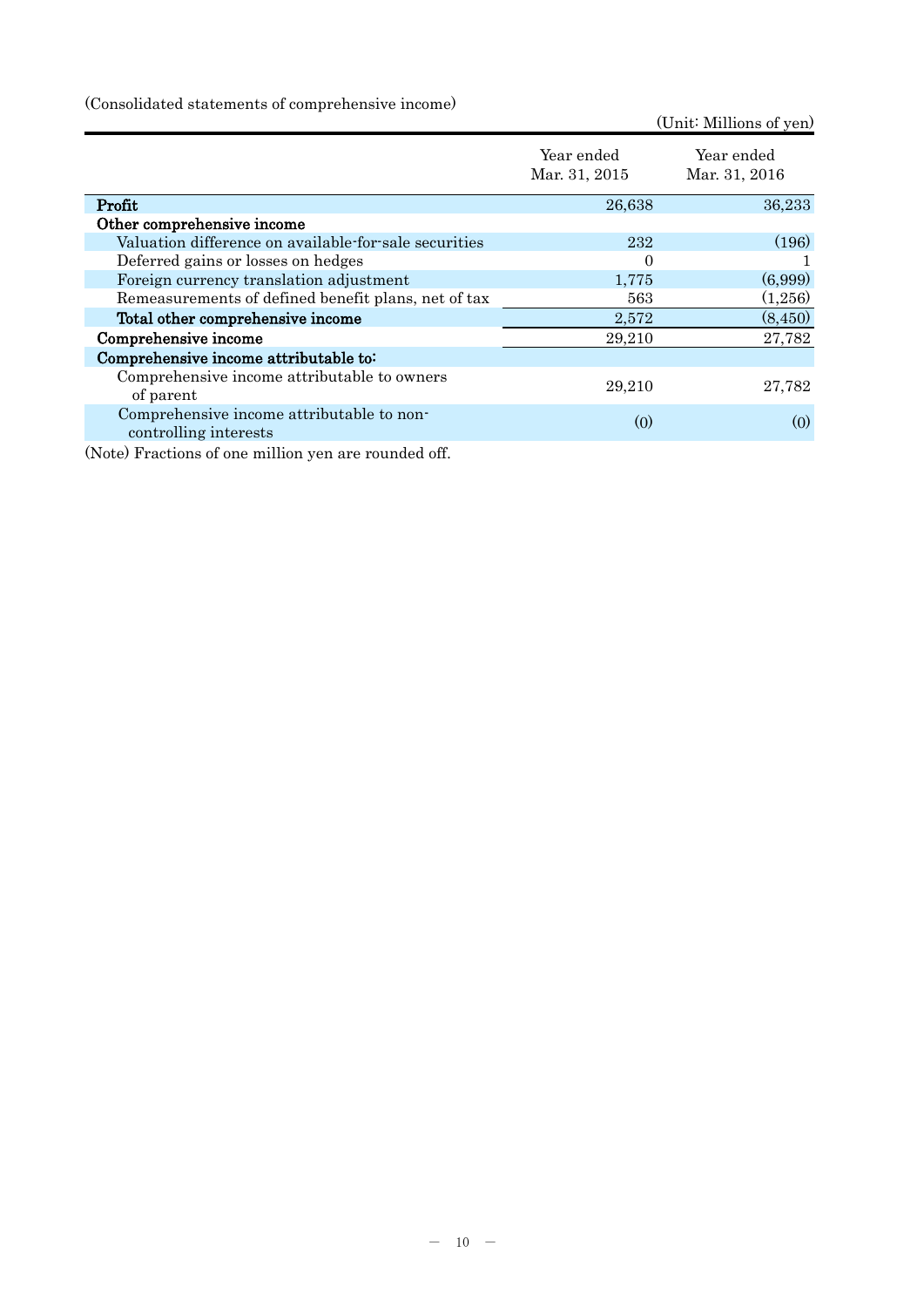# 3) Consolidated statements of changes in net assets

# Year ended March 31, 2015 (Unit: Millions of yen)

|                                                                                 | Shareholders' equity |                 |                   |                |                               |  |  |
|---------------------------------------------------------------------------------|----------------------|-----------------|-------------------|----------------|-------------------------------|--|--|
|                                                                                 | Capital stock        | Capital surplus | Retained earnings | Treasury stock | Total<br>shareholders' equity |  |  |
| Balance at beginning of term                                                    | 10,243               | 15,183          | 109,976           | (270)          | 135,133                       |  |  |
| Cumulative effects of<br>changes in accounting<br>policies                      |                      |                 | (195)             |                | (195)                         |  |  |
| Restated balance                                                                | 10,243               | 15,183          | 109,781           | (270)          | 134,938                       |  |  |
| Changes of items during the<br>period                                           |                      |                 |                   |                |                               |  |  |
| Issuance of new shares-<br>exercise of subscription<br>rights to shares         | 240                  | 240             |                   |                | 480                           |  |  |
| Dividends from surplus                                                          |                      |                 | (6,734)           |                | (6,734)                       |  |  |
| Profit attributable to<br>owners of parent                                      |                      |                 | 26,638            |                | 26,638                        |  |  |
| Purchase of treasury stock                                                      |                      |                 |                   | (10)           | (10)                          |  |  |
| Changes due to the change<br>of fiscal year-end of<br>consolidated subsidiaries |                      |                 |                   |                |                               |  |  |
| Increase due to decrease in<br>affiliates                                       |                      |                 | 19                |                | 19                            |  |  |
| Net changes of items other<br>than shareholders' equity                         |                      |                 |                   |                |                               |  |  |
| Total changes of items<br>during the period                                     | 240                  | 240             | 19,922            | (10)           | 20,392                        |  |  |
| Balance at end of term                                                          | 10,483               | 15,423          | 129,703           | (280)          | 155,330                       |  |  |

|                                                                                 |                                                                    | Accumulated other comprehensive income      |                                                  |                                                       |                                                          |                                     |                                  |                     |
|---------------------------------------------------------------------------------|--------------------------------------------------------------------|---------------------------------------------|--------------------------------------------------|-------------------------------------------------------|----------------------------------------------------------|-------------------------------------|----------------------------------|---------------------|
|                                                                                 | Valuation<br>difference on<br>available-for-<br>sale<br>securities | Deferred<br>gains or<br>losses on<br>hedges | Foreign<br>currency<br>translation<br>adjustment | Remeasure-<br>ments<br>of defined<br>benefit<br>plans | Total<br>accumulated<br>other<br>comprehensive<br>income | Subscription<br>rights to<br>shares | Non-<br>controlling<br>interests | Total net<br>assets |
| Balance at beginning of term                                                    | 1,134                                                              |                                             | 8,652                                            | 836                                                   | 10,623                                                   | 493                                 | $\Omega$                         | 146,250             |
| Cumulative effects of<br>changes in accounting<br>policies                      |                                                                    |                                             |                                                  |                                                       |                                                          |                                     |                                  | (195)               |
| Restated balance                                                                | 1,134                                                              |                                             | 8,652                                            | 836                                                   | 10,623                                                   | 493                                 | $\Omega$                         | 146,054             |
| Changes of items during the<br>period                                           |                                                                    |                                             |                                                  |                                                       |                                                          |                                     |                                  |                     |
| Issuance of new shares-<br>exercise of subscription<br>rights to shares         |                                                                    |                                             |                                                  |                                                       |                                                          |                                     |                                  | 480                 |
| Dividends from surplus                                                          |                                                                    |                                             |                                                  |                                                       |                                                          |                                     |                                  | (6,734)             |
| Profit attributable to<br>owners of parent                                      |                                                                    |                                             |                                                  |                                                       |                                                          |                                     |                                  | 26,638              |
| Purchase of treasury stock                                                      |                                                                    |                                             |                                                  |                                                       |                                                          |                                     |                                  | (10)                |
| Changes due to the change<br>of fiscal year-end of<br>consolidated subsidiaries |                                                                    |                                             |                                                  |                                                       |                                                          |                                     |                                  |                     |
| Increase due to decrease in<br>affiliates                                       |                                                                    |                                             |                                                  |                                                       |                                                          |                                     |                                  | 19                  |
| Net changes of items other<br>than shareholders' equity                         | 232                                                                | $\overline{0}$                              | 1,775                                            | 563                                                   | 2,572                                                    | 530                                 | (0)                              | 3,103               |
| Total changes of items<br>during the period                                     | 232                                                                | $\overline{0}$                              | 1,775                                            | 563                                                   | 2,572                                                    | 530                                 | (0)                              | 23,496              |
| Balance at end of term                                                          | 1,366                                                              | $\Omega$                                    | 10,428                                           | 1,400                                                 | 13,196                                                   | 1,024                               |                                  | 169,550             |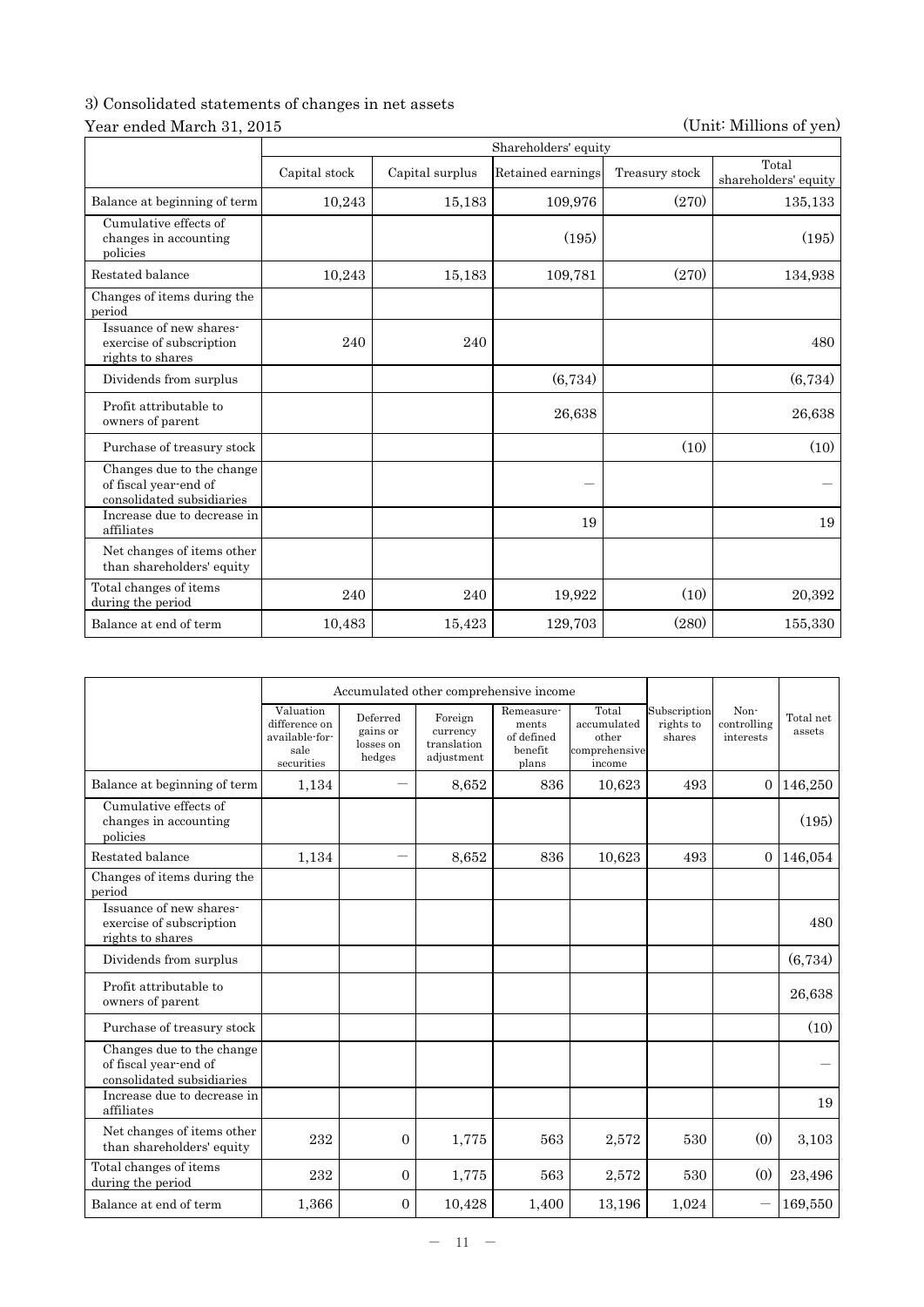# Year ended March 31, 2016 (Unit: Millions of yen)

|                                                                                 | Shareholders' equity |                 |                   |                |                               |  |  |
|---------------------------------------------------------------------------------|----------------------|-----------------|-------------------|----------------|-------------------------------|--|--|
|                                                                                 | Capital stock        | Capital surplus | Retained earnings | Treasury stock | Total<br>shareholders' equity |  |  |
| Balance at beginning of term                                                    | 10,483               | 15,423          | 129,703           | (280)          | 155,330                       |  |  |
| Cumulative effects of<br>changes in accounting<br>policies                      |                      |                 |                   |                |                               |  |  |
| Restated balance                                                                | 10,483               | 15,423          | 129,703           | (280)          | 155,330                       |  |  |
| Changes of items during the<br>period                                           |                      |                 |                   |                |                               |  |  |
| Issuance of new shares-<br>exercise of subscription<br>rights to shares         | 533                  | 533             |                   |                | 1,067                         |  |  |
| Dividends from surplus                                                          |                      |                 | (9,549)           |                | (9,549)                       |  |  |
| Profit attributable to<br>owners of parent                                      |                      |                 | 36,233            |                | 36,233                        |  |  |
| Purchase of treasury stock                                                      |                      |                 |                   | (4)            | (4)                           |  |  |
| Changes due to the change<br>of fiscal year-end of<br>consolidated subsidiaries |                      |                 | (824)             |                | (824)                         |  |  |
| Increase due to decrease<br>in affiliates                                       |                      |                 | --                |                |                               |  |  |
| Net changes of items other<br>than shareholders' equity                         |                      |                 |                   |                |                               |  |  |
| Total changes of items<br>during the period                                     | 533                  | 533             | 25,859            | (4)            | 26,921                        |  |  |
| Balance at end of term                                                          | 11,016               | 15,957          | 155,562           | (285)          | 182,251                       |  |  |

|                                                                                 | Accumulated other comprehensive income                             |                                             |                                                  |                                                       |                                                          |                                     |                                  |                     |
|---------------------------------------------------------------------------------|--------------------------------------------------------------------|---------------------------------------------|--------------------------------------------------|-------------------------------------------------------|----------------------------------------------------------|-------------------------------------|----------------------------------|---------------------|
|                                                                                 | Valuation<br>difference on<br>available-for-<br>sale<br>securities | Deferred<br>gains or<br>losses on<br>hedges | Foreign<br>currency<br>translation<br>adjustment | Remeasure-<br>ments<br>of defined<br>benefit<br>plans | Total<br>accumulated<br>other<br>comprehensive<br>income | Subscription<br>rights to<br>shares | Non-<br>controlling<br>interests | Total net<br>assets |
| Balance at beginning of term                                                    | 1,366                                                              | $\mathbf{0}$                                | 10,428                                           | 1,400                                                 | 13,196                                                   | 1,024                               |                                  | 169,550             |
| Cumulative effects of<br>changes in accounting<br>policies                      |                                                                    |                                             |                                                  |                                                       |                                                          |                                     |                                  |                     |
| Restated balance                                                                | 1,366                                                              | $\Omega$                                    | 10,428                                           | 1,400                                                 | 13,196                                                   | 1,024                               | $\overline{\phantom{0}}$         | 169,550             |
| Changes of items during the<br>period                                           |                                                                    |                                             |                                                  |                                                       |                                                          |                                     |                                  |                     |
| Issuance of new shares-<br>exercise of subscription<br>rights to shares         |                                                                    |                                             |                                                  |                                                       |                                                          |                                     |                                  | 1,067               |
| Dividends from surplus                                                          |                                                                    |                                             |                                                  |                                                       |                                                          |                                     |                                  | (9,549)             |
| Profit attributable to<br>owners of parent                                      |                                                                    |                                             |                                                  |                                                       |                                                          |                                     |                                  | 36,233              |
| Purchase of treasury stock                                                      |                                                                    |                                             |                                                  |                                                       |                                                          |                                     |                                  | (4)                 |
| Changes due to the change<br>of fiscal year-end of<br>consolidated subsidiaries |                                                                    |                                             |                                                  |                                                       |                                                          |                                     |                                  | (824)               |
| Increase due to decrease in<br>affiliates                                       |                                                                    |                                             |                                                  |                                                       |                                                          |                                     |                                  |                     |
| Net changes of items other<br>than shareholders' equity                         | (196)                                                              | 1                                           | (6,999)                                          | (1,256)                                               | (8,450)                                                  | 73                                  | $\overline{0}$                   | (8,376)             |
| Total changes of items<br>during the period                                     | (196)                                                              | 1                                           | (6,999)                                          | (1,256)                                               | (8,450)                                                  | 73                                  | $\overline{0}$                   | 18,544              |
| Balance at end of term                                                          | 1,170                                                              | $\overline{2}$                              | 3,429                                            | 143                                                   | 4,745                                                    | 1,097                               | 0                                | 188,095             |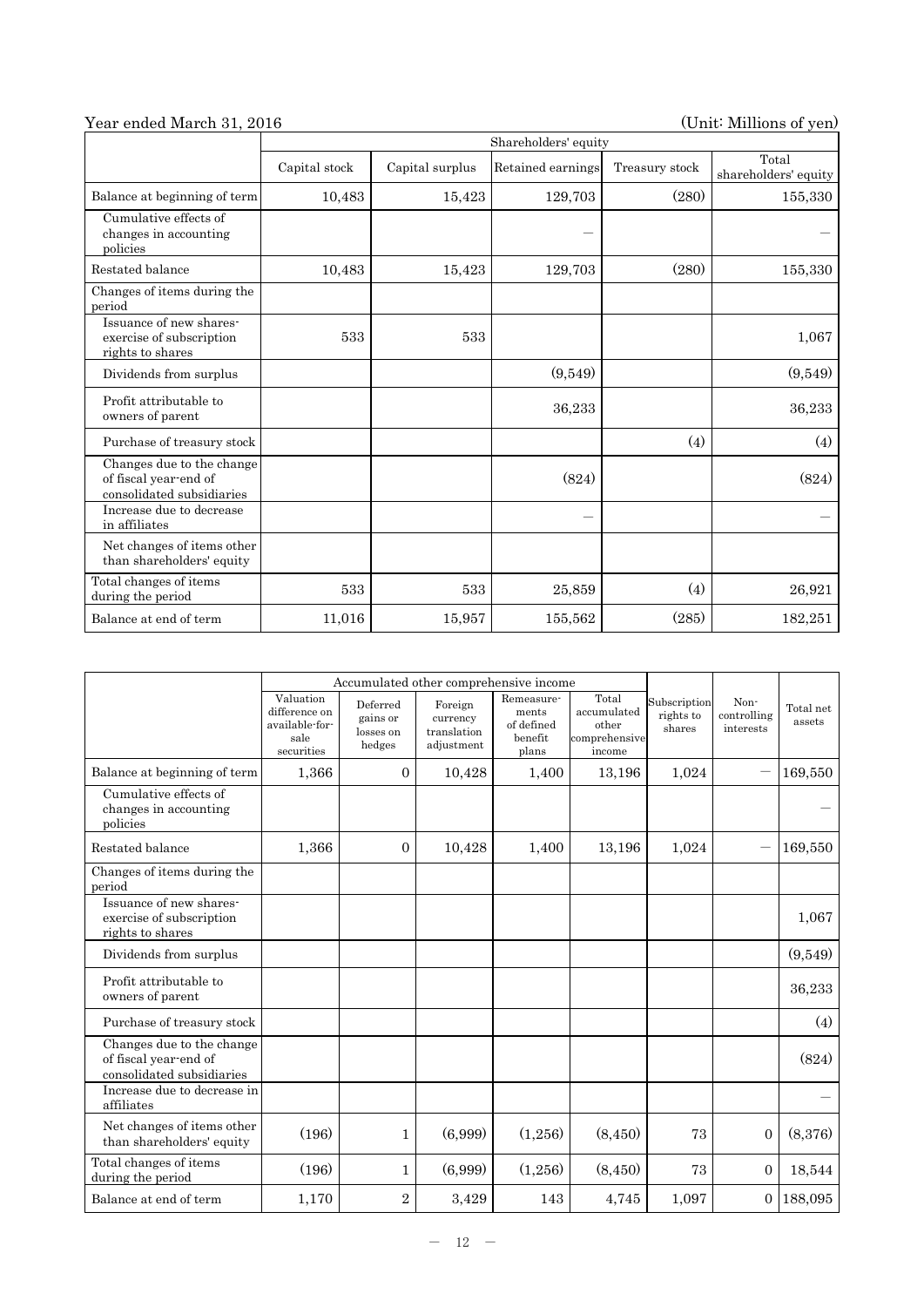# 4) Consolidated statements of cash flows

(Unit: Millions of yen)

|                                                                                                        | Year ended<br>Mar. 31, 2015 | Year ended<br>Mar. 31, 2016 |
|--------------------------------------------------------------------------------------------------------|-----------------------------|-----------------------------|
|                                                                                                        |                             |                             |
| Net cash provided by (used in) operating activities                                                    |                             |                             |
| Income before income taxes                                                                             | 45,727                      | 54,660                      |
| Depreciation and amortization                                                                          | 11,258                      | 12,253                      |
| Impairment loss                                                                                        | 111                         |                             |
| Amortization of goodwill<br>Gain on revision of retirement benefit plan                                | 1,695                       | 1,932                       |
| Increase (decrease) in provision for bonuses                                                           | 931                         | (1,037)<br>577              |
| Increase (decrease) in provision for directors' bonuses                                                | 141                         | 115                         |
| Increase (decrease) in allowance for doubtful accounts                                                 | (368)                       | 50                          |
| Increase (decrease) in net defined benefit liability                                                   | (640)                       | (48)                        |
| Decrease (increase) in net defined benefit asset                                                       |                             | (374)                       |
| Interest and dividends income                                                                          | (308)                       | (368)                       |
| Interest expenses                                                                                      | 44                          | 46                          |
| Equity in (earnings) losses of affiliates                                                              | 83                          | 502                         |
| Loss (gain) on valuation of investment securities                                                      |                             | 400                         |
| Loss on retirement or sales of noncurrent assets                                                       | 143                         | 364                         |
| Decrease (increase) in notes and accounts receivable-trade                                             | (6, 849)                    | (5, 476)                    |
| Decrease (increase) in inventories                                                                     | (1,785)                     | (6,820)                     |
| Increase (decrease) in notes and accounts payable-trade                                                | 2,517                       | 4,145                       |
| Increase (decrease) in consumption taxes payable (receivable)                                          | (1,619)                     | (903)                       |
| Others                                                                                                 | 2,826                       | (1,197)                     |
| Subtotal                                                                                               | 53,911                      | 58,820                      |
| Interest and dividends received                                                                        | 306                         | 356                         |
| Interest expenses paid                                                                                 | (24)                        | (31)                        |
| Income taxes paid                                                                                      | (15, 551)                   | (19,578)                    |
| Net cash provided by (used in) operating activities                                                    | 38,640                      | 39,567                      |
| Net cash provided by (used in) investment activities                                                   |                             |                             |
| Payments into time deposits                                                                            | (147)                       | (138)                       |
| Proceeds from withdrawal of time deposits                                                              | 157                         | 134                         |
| Purchase of property, plant and equipment                                                              | (13,033)                    | (13,685)                    |
| Proceeds from sales of property, plant and equipment                                                   | 91                          | 107                         |
| Purchase of intangible assets                                                                          | (3, 455)                    | (6,167)                     |
| Purchase of investment securities                                                                      | (2,349)                     | (831)                       |
| Purchase of shares of subsidiaries resulting in change in scope<br>of consolidation                    |                             | (403)                       |
| Purchase of investments in subsidiaries                                                                | (341)                       |                             |
| Others                                                                                                 | (464)                       | (638)                       |
| Net cash provided by (used in) investment activities                                                   | (19, 544)                   | (21, 622)                   |
| Net cash provided by (used in) financing activities                                                    |                             |                             |
| Net increase (decrease) in short-term loans payable                                                    | (1,000)                     |                             |
| Repayments of long-term loans payable                                                                  | (148)                       | (0)                         |
| Repayments of lease obligations                                                                        | (57)                        | (50)                        |
| Proceeds from issuance of common stock                                                                 | 396                         | 849                         |
| Purchase of treasury stock                                                                             | (10)                        | (4)                         |
| Cash dividends paid                                                                                    | (6, 734)                    | (9,549)                     |
| Net cash provided by (used in) financing activities                                                    | (7,554)                     | (8,755)                     |
| Effect of exchange rate change on cash and cash equivalents                                            | 2,129                       | (2,320)                     |
| Net increase (decrease) in cash and cash equivalents                                                   | 13,672                      | 6,868                       |
| Cash and cash equivalents at beginning of term                                                         | 36,547                      | 50,219                      |
| Increase (decrease) in cash and cash equivalents due to change in<br>accounting period of subsidiaries |                             | (605)                       |
| Cash and cash equivalents at end of term                                                               | 50,219                      | 56,481                      |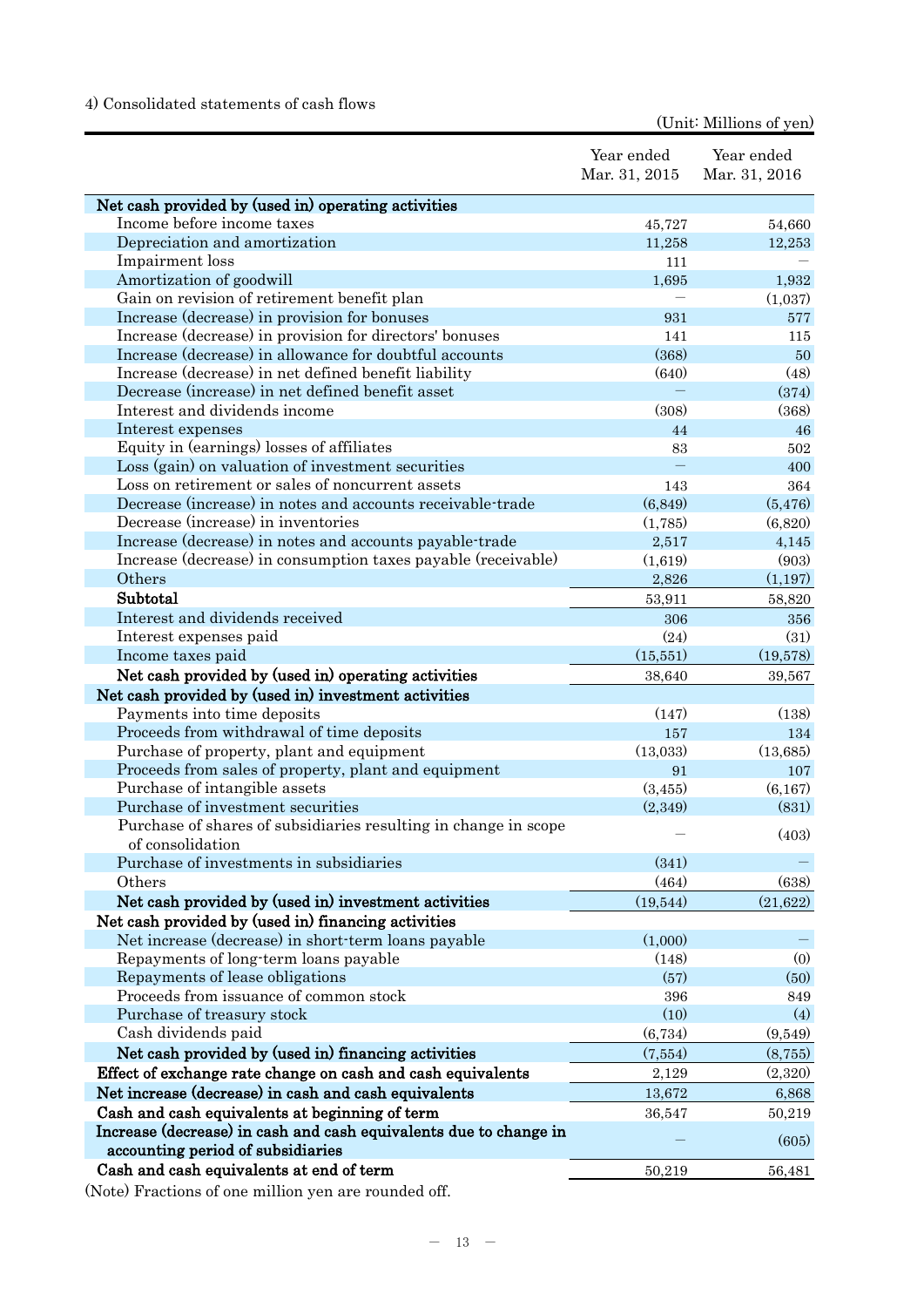5) Notes to consolidated financial statements

(Notes regarding going concern assumptions)

Nothing to report.

(Significant items concerning the basis for preparing consolidated financial statements)

- 1. Items related to the scope of consolidation
	- Number of consolidated subsidiaries: 60
		- (1) Domestic subsidiaries: 7
			- Names of principal consolidated subsidiaries
			- ・Sysmex International Reagents Co., Ltd.
		- (2) Overseas subsidiaries: 53
			- Names of principal consolidated subsidiaries
			- ・Sysmex America, Inc.
			- ・Sysmex Europe GmbH
			- ・Sysmex Shanghai Ltd.
			- ・Sysmex Asia Pacific Pte Ltd.

During the fiscal year under review, the Company established Sysmex West and Central Africa Ltd. and one other company, which were newly included in the scope of consolidation. Partec North America Inc. was excluded from the scope of consolidation due to its liquidation.

- 2. Items related to equity method application
	- (1) Number of affiliated companies to which the equity method is applied Number of affiliated companies: 3 Names of principal affiliated companies ・Sysmex bioMérieux Co., Ltd.
	- (2) Particular items of note with regard to procedures for applying the equity method Financial statements for the most recent business years are used for those companies to which the equity method is applied that have year-end dates different from the consolidated fiscal year-end.
- 3. Items related to fiscal years of consolidated subsidiaries

When preparing the consolidated financial statements, provisional financial statements as of the closing date were used for Sysmex Shanghai Ltd. and other nine overseas consolidated subsidiaries, whose fiscal year-end is December 31. For Partec Nordic AB and two other overseas subsidiaries having fiscal year-ends on December 31, financial statements with that closing date were used in preparing the consolidated financial statements, with any necessary adjustments made on a consolidated basis to reflect significant transactions occurring between those companies' fiscal year-end and the consolidated fiscal year-end.

During the fiscal year under review, Sysmex Partec GmbH and four other consolidated subsidiaries changed their fiscal year-end from December 31 to March 31.

In line with this change in fiscal years, profit and loss for the three-month period from January 1, 2015, to March 31, 2015, have been adjusted through increases or decreases in retained earnings.

4. Items related to standards for accounting processes

(1) Significant asset valuation standards and valuation methods

- 1) Marketable securities
	- Bonds held to maturity
		- Amortized cost method (straight-line method)
	- Other available-for-sale securities

Securities with market values

Market value method based on market values as of the fiscal year-end. (Valuation differences are all reported as a component of net assets and calculated under the moving-average method.)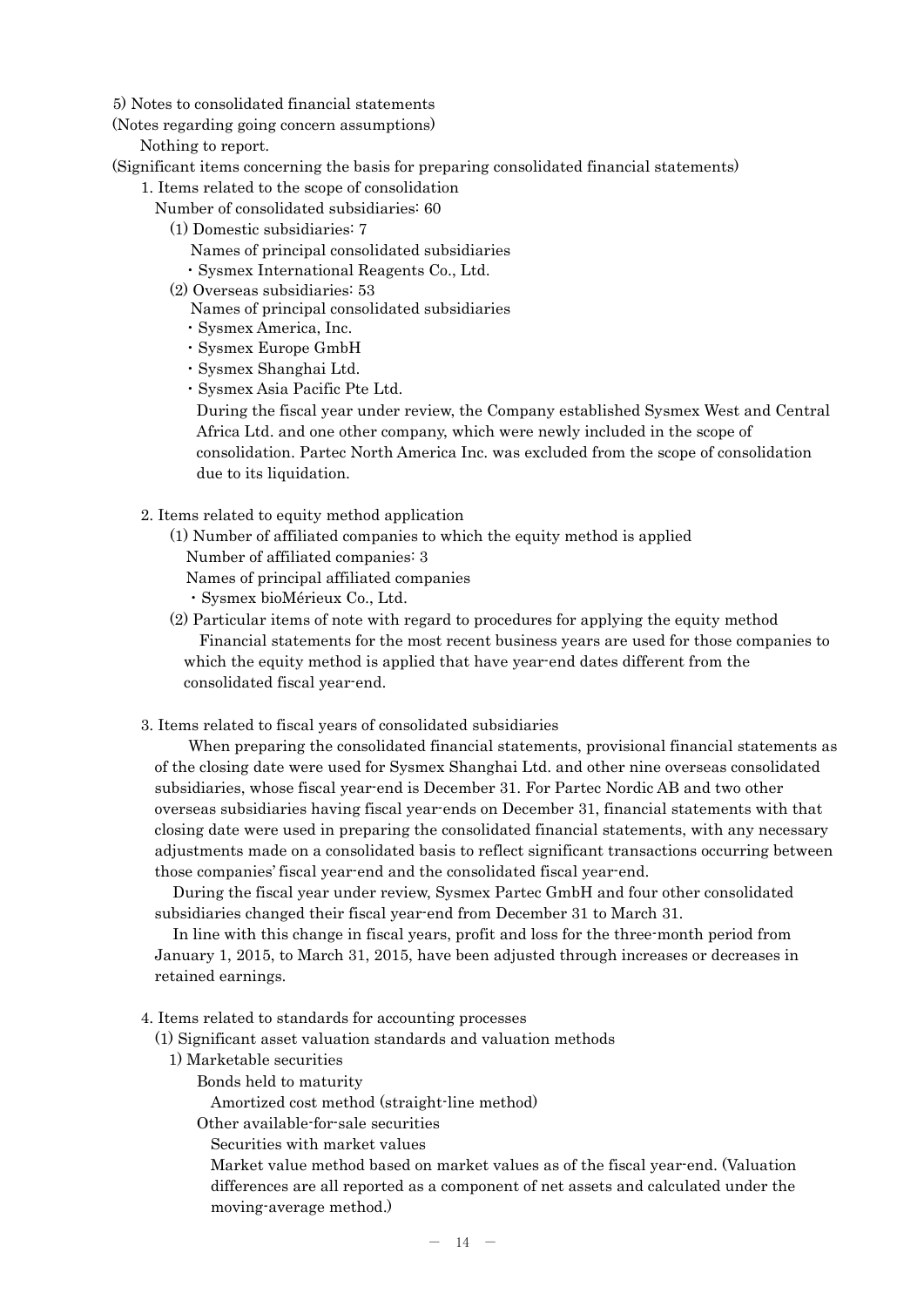Securities without market values

Cost method by the moving-average method

2) Derivatives

Market value method

- 3) Inventories
	- The Company and domestic consolidated subsidiaries

…Mainly, the cost method using the gross average method (the method of marking down balance sheet amounts to book values based on reduced profitability)

Overseas consolidated subsidiaries

…Mainly, the lower of cost or market using the moving-average method

(2) Method of amortizing or depreciating significant amortizable assets

1) Property, plant and equipment (excluding lease assets)

Straight-line method

Principal years of service life are as follows.

Buildings and structures 31–50 years

Machinery, equipment  $\frac{5}{-11}$  years Tools, furniture and fixtures 2–15 years

2) Intangible assets (excluding lease assets)

Straight-line method

Software

Software to be sold

Software to be sold is amortized at the greater of either the proportional amortization amount based on the estimated sales volume over the estimated salable period (three years) or the average proportional amount based on the remaining salable period. Software for internal use

Software for internal use is amortized over the internal usable period (3–5 years)

3) Lease assets

Lease assets in finance lease transactions that do not transfer ownership

The straight-line method is employed, depreciating these assets down to zero over the lease period, which is used as the service life.

### (3) Significant bases for recording reserves

1) Allowance for doubtful accounts

The Company and domestic consolidated subsidiaries

…Estimated non-recoverable amounts are posted as a provision against losses on receivables. This amount is estimated by applying actual loss ratios to general receivables and taking into consideration the individual recoverability of doubtful accounts receivable and other specific receivables.

Overseas consolidated subsidiaries

…Non-recoverable amounts are recorded, taking individual recoverability into consideration.

2) Provision for bonuses

As a provision for employee bonuses, the Company records that portion of the expected payment amount corresponding to the obligation for the current fiscal year.

3) Provision for directors' bonuses

As a provision for directors' bonuses, the Company records an amount based on the expected payment amount for the current fiscal year.

4) Provision for product warranties

As a provision for the payment of after-sales service expenses on instruments, the Company and certain consolidated subsidiaries record expected service expenses within the warranty period based on past performance.

5) Provision for directors' retirement benefits

As a provision for directors' retirement benefits, in the past the Company recovered an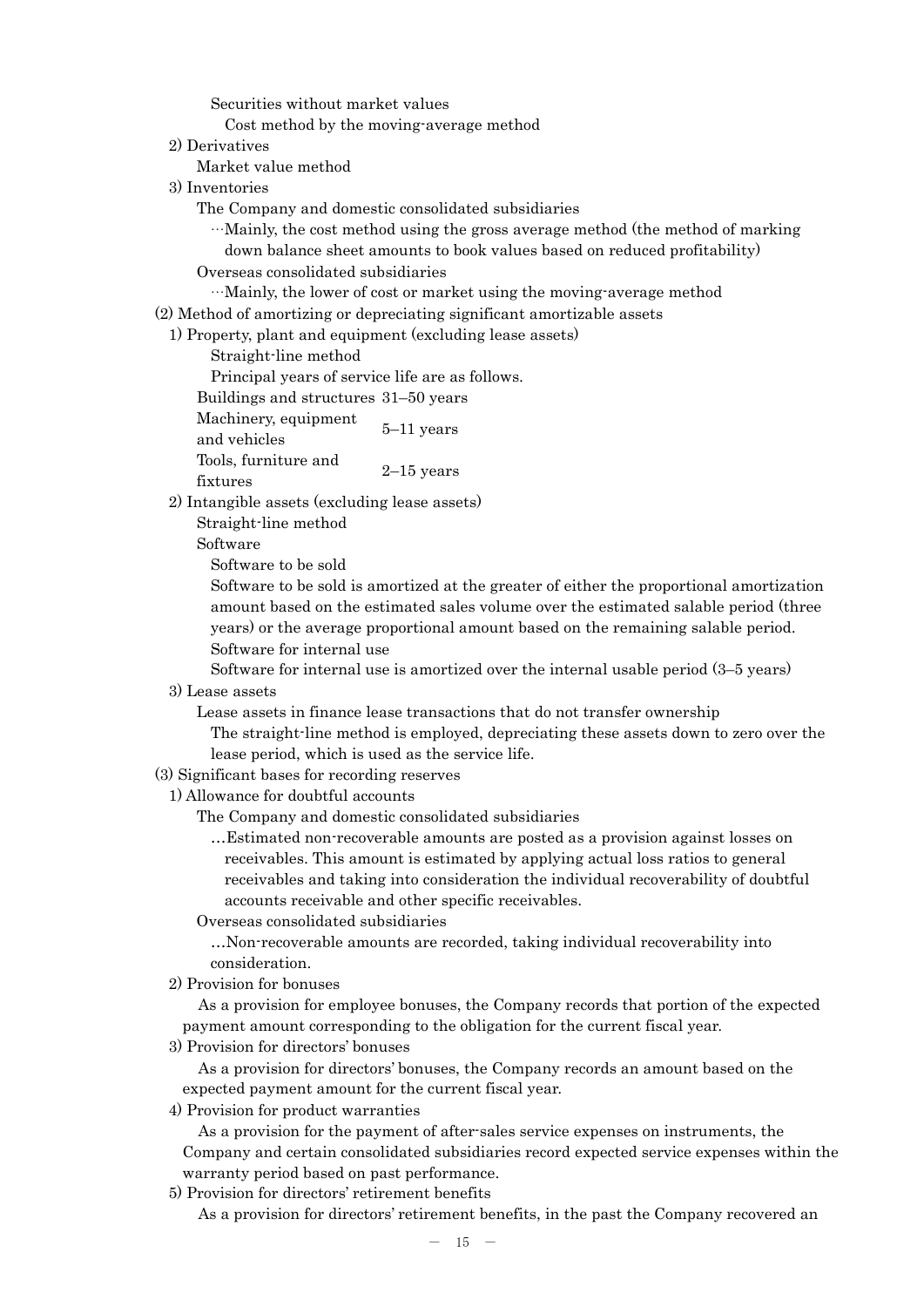expected payment amount based on internal regulations. However, as the Company discontinued its system of providing director retirement benefits on June 24, 2005, no new provisions have been recorded since that date. Consequently, the balance as of March 31, 2015, corresponds to allocations for the period during which current directors were appointed prior to the system's discontinuation.

(4) Method of accounting for retirement benefits

As a provision for employee' retirement benefits, the Company has recorded liabilities and assets related to retirement benefits based on estimated retirement benefit liabilities and pension assets as of March 31, 2015. Certain consolidated subsidiaries record expected yearend payment amounts based on retirement regulations.

1) Method of attributing expected retirement benefits to periods

For calculating retirement benefit liabilities, the Company uses the benefit formula basis for attributing expected retirement benefits to the period ended March 31, 2015.

2) Method of accounting for expenses for actuarial differences and prior service costs The Company records expenses for prior service costs according to the straight-line

method at the time they are incurred over a fixed number of years within employees' average remaining service period (5 years).

The Company records expenses for actuarial differences as proportionally distributed amounts according to the straight-line method at the time they are incurred during each consolidated fiscal year over a fixed number of years within employees' average remaining service period (5 years). Expenses for actuarial differences are recorded in the consolidated fiscal year after they are incurred.

3) Application of short-cut methods, such as for small-scale companies

Certain consolidated subsidiaries employ short-cut methods for calculating liabilities related to retirement benefits and retirement benefit expenses, using the expected year-end payment amount for retirement benefits as retirement benefit liabilities.

(Additional information)

On April 1, 2015, the Company transferred a portion of its defined benefit pension system to a defined contribution pension system, applying "Accounting for Transfers between Retirement Benefit Plans" (ASBJ Guidance No. 1, January 31, 2002), and accounted for the conclusion of a portion of its retirement benefit system.

As a result, the Company recorded extraordinary income of ¥1,037 million for the fiscal year ended March 31, 2016.

- (5) Basis for recording significant income and expenses
	- 1) Basis for recording the amount of completed work and the cost of completed work i. Contracts with in-progress portions recognized as certain to be completed by March 31, 2015

Based on construction in progress (cost-to-cost method using an estimated progression rate on construction)

ii. Other contracts

Based on construction completed

2) Basis for recording income related to finance lease transactions

Sales and cost of sales are recorded as of the date lease transactions commence.

- (6) Basis for translating significant foreign currency assets and liabilities to Japanese yen Monetary assets and liabilities denominated in foreign currencies are translated to Japanese yen at the spot exchange rate on the consolidated closing date, and translation adjustments are recorded as income or losses. Assets and liabilities of overseas subsidiaries are translated to Japanese yen at the spot exchange rate on their closing dates, with profits, losses and expenses translated at the average rate during the accounting period, and translation adjustments are recorded within foreign currency translation adjustments and non-controlling interests within net assets.
- (7) Significant hedge accounting methods
- 1) Hedge accounting methods

The Company employs deferral hedge accounting. In principle, "Accounting Standards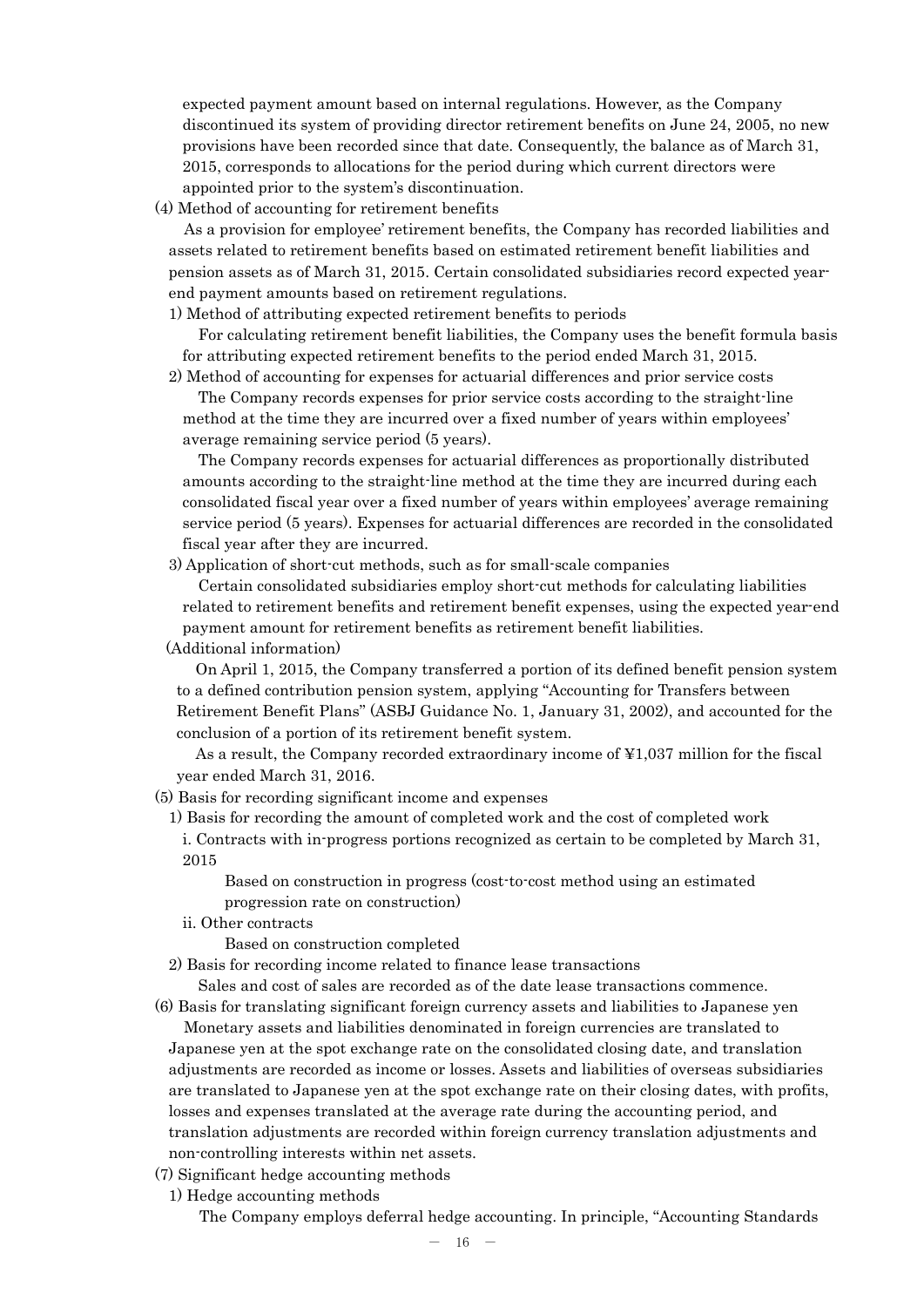for Financial Instruments" are used for forward exchange contracts on monetary assets and liabilities denominated in foreign currencies. Exceptional accounting is used for interest rate swaps that satisfy the conditions for exceptional accounting.

2) Hedging instruments and hedged items

Hedging instruments…Interest rate swaps, forward exchange contracts, etc. Hedged items…Payables, foreign currency transactions (monetary claims, forecast transactions, etc.)

3) Hedging method

Hedging is used within the amount of hedged assets and liabilities to reduce interest rate fluctuation risk and exchange rate fluctuation risk.

4) Method of assessing hedging effectiveness

Assessment of effectiveness is conducted by comparing cumulative market fluctuations or cash-flow fluctuations of the hedged item against cumulative market fluctuations or cash-flow fluctuations of the hedging instrument during the period from the start of the hedge to the point when effectiveness is assessed, and determined based on the amount of fluctuation of the two.

(8) Goodwill amortization method and amortization period

Goodwill is amortized using the straight-line method over a period of five years or 20 years. (9) Scope of cash in the consolidated statements of cash flows

Cash in these statements includes cash on hand, deposits drawable at any time or readily convertible to cash, and price-change-insensitive short-term investments whose maturity comes due within three months.

(10) Other significant items concerning the basis for preparing consolidated financial statements

Accounting treatment of consumption taxes, etc.

The tax exclusion method is used.

(Changes in accounting policies)

(Application of accounting standard for business combinations)

The Company has applied the "Accounting Standard for Business Combinations" (ASBJ Statement No. 21, September 13, 2013), the "Accounting Standard for Consolidated Financial Statements" (ASBJ Statement No. 22, September 13, 2013) and the "Accounting Standard for Business Divestures" (ASBJ Statement No. 7, September 13, 2013) from the fiscal year ended March 31,2016, causing differences resulting from changes in the Company's ownership of subsidiaries of which ownership continues to be recorded in capital surplus and changing the method of recording acquisition-related expenses in the fiscal year in which such expenses are incurred. Also, for corporate combinations occurring after the beginning of the fiscal year under review, the allocation of acquisition costs determined under provisional accounting treatment have been revised, reflecting such cost in the consolidated financial statements for the consolidated fiscal year to which the business combination date belongs. Furthermore, the presentation of profit has been changed, and the presentation of minority interests has been changed to non-controlling interests. The consolidated financial statements for the preceding fiscal year have been revised to reflect these changes in presentation.

With regard to application of the Accounting Standard for Business Combinations, etc., as Clause 58-2 (4) of the Accounting Standard for Business Combinations, Clause 44-5 (4) of the Accounting Standard for Consolidated Financial Statements and Clause 57-4 (4) of the Accounting Standard for Business Divestures stipulate transitional treatment, these standards will be applied going forward from the beginning of the fiscal year.

These adoptions had no impact on the consolidated financial statements for the fiscal year under review.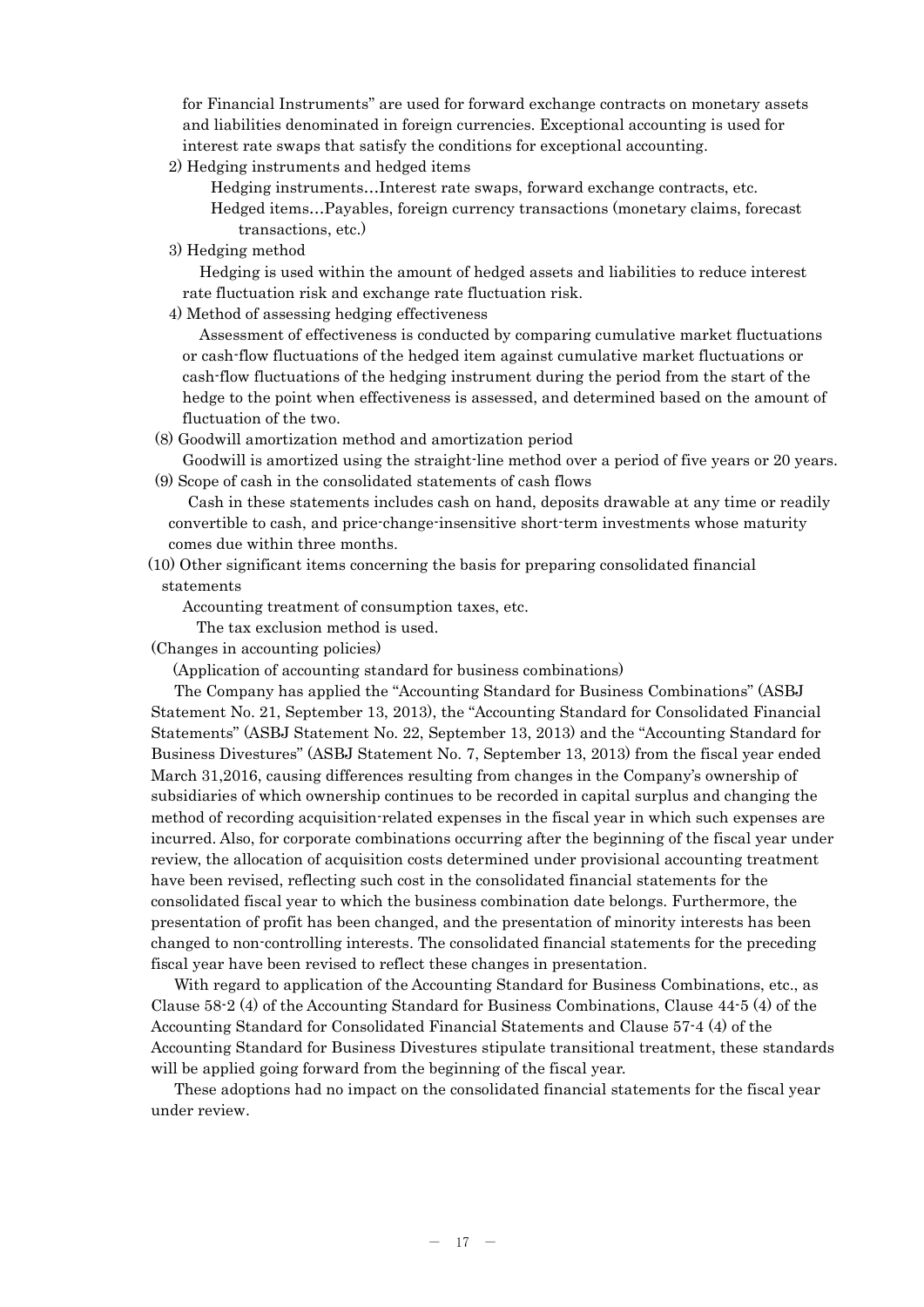(Segment information)

### 1. Overview of reportable segments

The Company's reportable segments are the constituent business units of the Company for which separate financial data are available and that are examined on a regular basis for the purpose of enabling the Company's Management Board to allocate resources and evaluate results of operations.

The Company is primarily engaged in the manufacture and sale of *in-vitro* diagnostic instruments and *in-vitro* diagnostic reagents. These businesses are conducted in Japan by the Company, and in the Americas, EMEA, China and the Asia Pacific by regional headquarters established in those regions. These companies formulate overarching strategies tailored to regional characteristics and conduct business activities accordingly. Regional headquarters and other domestic and overseas subsidiaries are independent management units that handle production and sales for each region.

Accordingly, the Company has five reportable segments comprising regional segments based on manufacturing and sales systems. These are "Japan," the "Americas," "EMEA," "China" and the "Asia Pacific."

2. Methods for calculating sales, income or losses, assets and other items for reportable segments The methods of accounting for reportable business segments are generally the same as is described in "Significant Items Concerning the Basis for Preparing the Consolidated Financial Statements," and operating income figures are used for reportable segment income. Intersegment sales and transfers are based primarily on prevailing market prices and cost of manufacturing.

| For the year ended march 51,2015<br>(OTHE MITHOUS OF YOU)                          |         |          |             |        |                 |         |                                   |              |
|------------------------------------------------------------------------------------|---------|----------|-------------|--------|-----------------|---------|-----------------------------------|--------------|
|                                                                                    | Japan   | Americas | <b>EMEA</b> | China  | Asia<br>Pacific | Total   | Reconcili-<br>ations <sup>1</sup> | Consolidated |
| Sales                                                                              |         |          |             |        |                 |         |                                   |              |
| Outside sale                                                                       | 43,399  | 47,013   | 63,257      | 49,839 | 17,866          | 221,376 |                                   | 221,376      |
| Intersegment sales                                                                 | 79,536  | 300      | 1,173       | 7      | 157             | 81,174  | (81, 174)                         |              |
| Total sales                                                                        | 122,936 | 47,313   | 64,430      | 49,846 | 18,023          | 302,551 | (81, 174)                         | 221,376      |
| Segment profit                                                                     | 31,163  | 2,401    | 5,198       | 6,802  | 1,226           | 46,793  | (2,382)                           | 44,411       |
| Segment assets                                                                     | 130,888 | 34,521   | 69,094      | 35,611 | 18,386          | 288,500 | (40,517)                          | 247,983      |
| Other items                                                                        |         |          |             |        |                 |         |                                   |              |
| Depreciation                                                                       | 4,926   | 2,191    | 3,816       | 269    | 1,176           | 12,380  | (1,121)                           | 11,258       |
| Amortization of<br>goodwill                                                        | 280     |          | 841         |        | 573             | 1,695   |                                   | 1,695        |
| Investment to equity-<br>method affiliates                                         | 1,931   |          |             |        |                 | 1,931   |                                   | 1,931        |
| Increase in property,<br>plant and equipment<br>and intangible assets <sup>2</sup> | 8,900   | 1,702    | 5,802       | 233    | 1,899           | 18,539  | (1,175)                           | 17,363       |

3. Information on sales and income, identifiable assets, and other items by segment reported For the year ended March 31, 2015

Notes:

1. Reconciliation amounts are as follows.

(1) The negative ¥2,382 million reconciliation of segment profit includes ¥125 million elimination of intersegment transactions, negative ¥2,464 million in inventory adjustments and negative ¥44 million in adjustments of noncurrent assets.

(2) The negative ¥40,517 million reconciliation of segment assets includes ¥4,728 million of the Company's long-term investment funds (investment securities) and negative ¥45,246 million in eliminations of receivables among reportable segments.

(3) The negative ¥1,121 million reconciliation in depreciation and amortization is an adjustment related to intersegment transactions.

(4) The reconciliation of a negative ¥1,175 million in increase in property, plant and equipment and intangible assets is an adjustment related to intersegment transactions.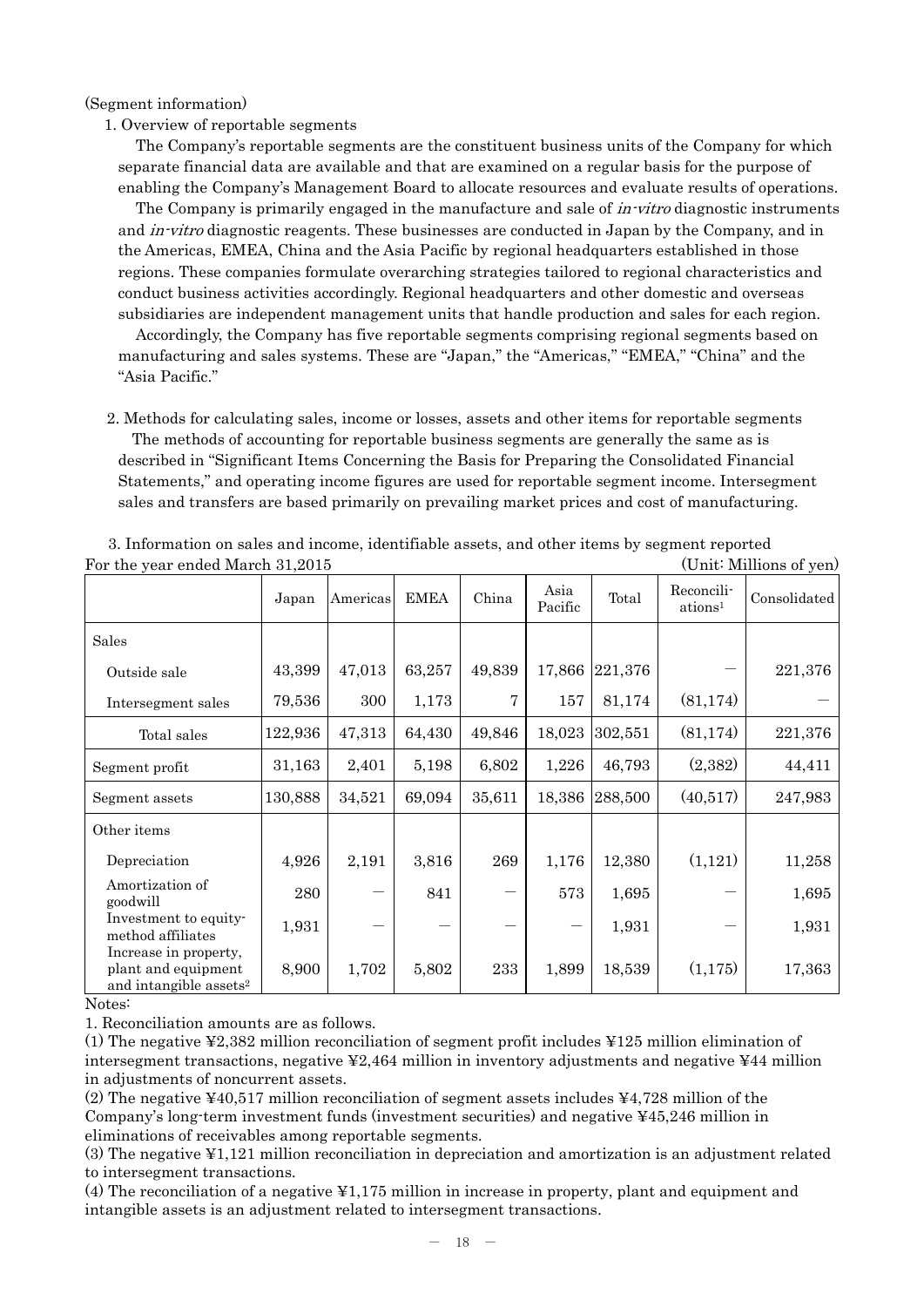2. Increases in property, plant and equipment and intangible assets include increases in long-term prepaid expenses.

| $101$ and $100$ can chaod match $01, 00$                                           | Japan   | Americas | <b>EMEA</b> | China          | Asia<br>Pacific | Total   | Reconcili-<br>ations <sup>1</sup> | $\sim$ 1.1111101110 01 $\frac{1}{2}$ 011/<br>Consolidated |
|------------------------------------------------------------------------------------|---------|----------|-------------|----------------|-----------------|---------|-----------------------------------|-----------------------------------------------------------|
| Sales                                                                              |         |          |             |                |                 |         |                                   |                                                           |
| Outside sale                                                                       | 43,008  | 56,481   | 68,453      | 65,144         | 20,069          | 253,157 |                                   | 253,157                                                   |
| Intersegment sales                                                                 | 101,012 | 866      | 1,929       | $\overline{5}$ | 105             | 103,918 | (103, 918)                        |                                                           |
| Total sales                                                                        | 144,020 | 57,347   | 70,382      | 65,149         | 20,174          | 357,075 | (103, 918)                        | 253,157                                                   |
| Segment profit                                                                     | 41,788  | 2,083    | 2,764       | 5,563          | 1,807           | 54,006  | 2,955                             | 56,962                                                    |
| Segment assets                                                                     | 152,344 | 35,667   | 69,504      | 37,412         | 19,010          | 313,939 | (46,301)                          | 267,638                                                   |
| Other items                                                                        |         |          |             |                |                 |         |                                   |                                                           |
| Depreciation                                                                       | 5,571   | 2,292    | 3,963       | 275            | 1,309           | 13,413  | (1, 159)                          | 12,253                                                    |
| Amortization of<br>goodwill                                                        | 281     |          | 1,075       | —              | 576             | 1,932   |                                   | 1,932                                                     |
| Investment to equity-<br>method affiliates                                         | 2,047   |          |             |                |                 | 2,047   |                                   | 2,047                                                     |
| Increase in property,<br>plant and equipment<br>and intangible assets <sup>2</sup> | 9,794   | 3,735    | 5,560       | 667            | 1,427           | 21,185  | (1,214)                           | 19,971                                                    |

For the year ended March 31, 2016

Notes:

1. Reconciliation amounts are as follows.

(1) The ¥2,955 million reconciliation of segment profit includes ¥130 million elimination of intersegment transactions, ¥2,323 million in inventory adjustments and ¥501 million in adjustments of noncurrent assets.

(2) The negative ¥46,301 million reconciliation of segment assets includes ¥4,193 million of the Company's long-term investment funds (investment securities) and a negative ¥50,495 million in eliminations of receivables among reportable segments.

(3) The negative ¥1,159 million reconciliation in depreciation and amortization is an adjustment related to intersegment transactions.

(4) The reconciliation of a negative ¥1,214 million in increase in property, plant and equipment and intangible assets is an adjustment related to intersegment transactions.

2. Increases in property, plant and equipment and intangible assets include increases in long-term prepaid expenses.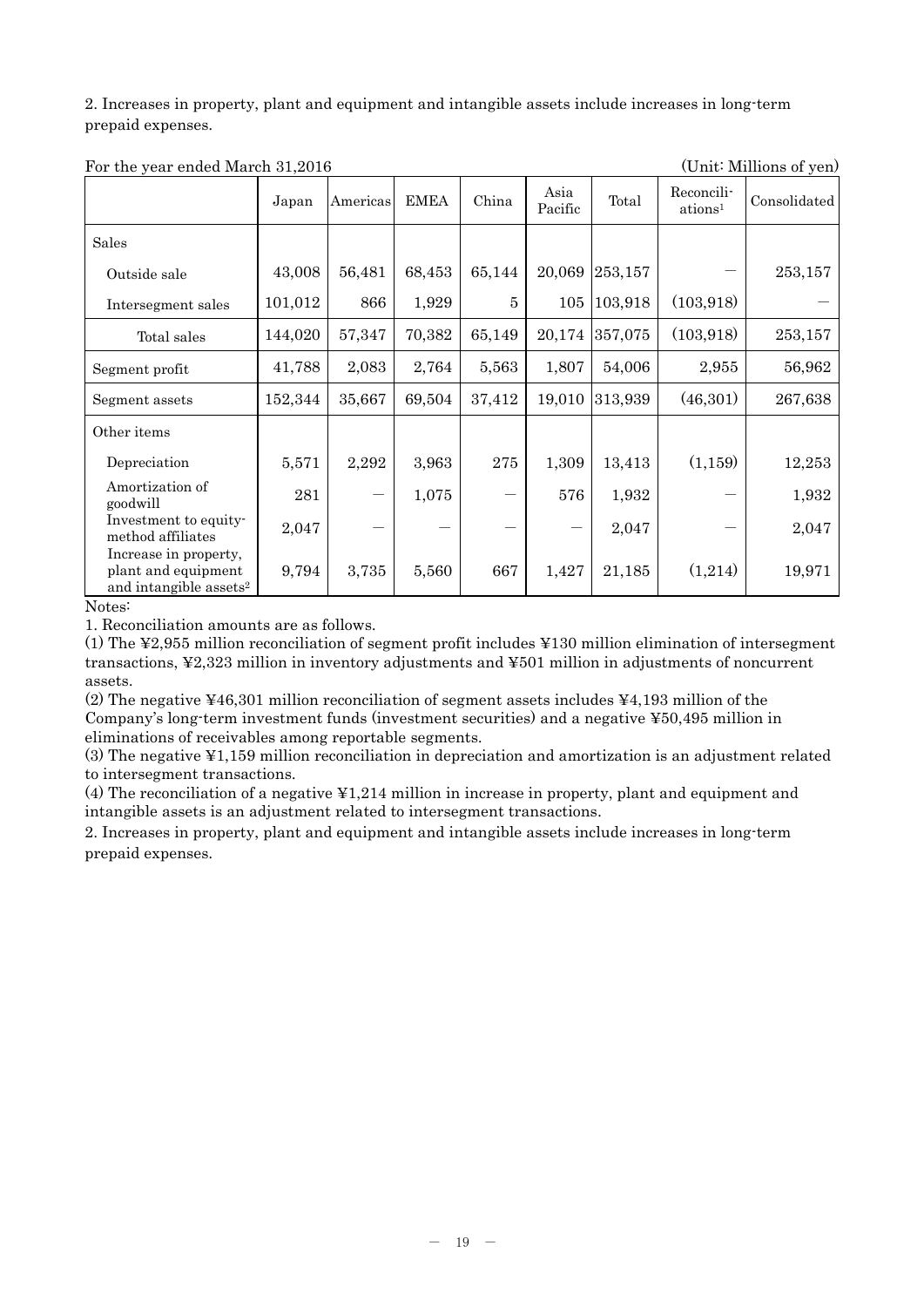# [Related information] Previous fiscal year (April 1, 2014 to March 31, 2015) 1. Information by product and service

|                               |             |          |                                   |        | (Millions of yen) |
|-------------------------------|-------------|----------|-----------------------------------|--------|-------------------|
|                               | Instruments | Reagents | Maintenance<br>services and parts | Others | Total sales       |
| Sales to outside<br>customers | 71,460      | 105,378  | 21,804                            | 22,733 | 221,376           |

# 2. Information by region

(1) Sales

|        |                   |        |           | (Millions of yen) |
|--------|-------------------|--------|-----------|-------------------|
| Japan  | The United States | China  | $0$ thers | Total Sales       |
| 40,553 | 45.854            | 49,849 | 85,118    | 221,376           |

(Note) Sales are classified by country according to customers' geographic locations.

### (2) Property, plant and equipment

|        |        | (Millions of yen) |
|--------|--------|-------------------|
| Japan  | Others | Total             |
| 37,549 | 21,512 | 59,061            |

### 3. Information by principal customer

This information has been omitted, as the Company has no specific customers accounting for 10% or more of net sales recorded in the consolidated statements of income.

Current fiscal year (April 1, 2015 to March 31, 2016)

# 1. Information by product and service

(Millions of yen) Instruments Reagents Maintenance services and parts Others Total sales Sales to outside customers  $85,872$  115,296 24,564 27,423 253,157

# 2. Information by region

(1) Sales

(Millions of yen)

| Japan  | The United States | China  | $0$ thers | Total Sales |
|--------|-------------------|--------|-----------|-------------|
| 39,846 | 50,591            | 65,189 | 97,530    | 253,157     |

(Note) Sales are classified by country according to customers' geographic locations.

### (2) Property, plant and equipment

|        |        | (Millions of yen) |
|--------|--------|-------------------|
| Japan  | Others | Total             |
| 38,554 | 22,680 | 61,235            |

### 3. Information by principal customer

This information has been omitted, as the Company has no specific customers accounting for 10% or more of net sales recorded in the consolidated statements of income.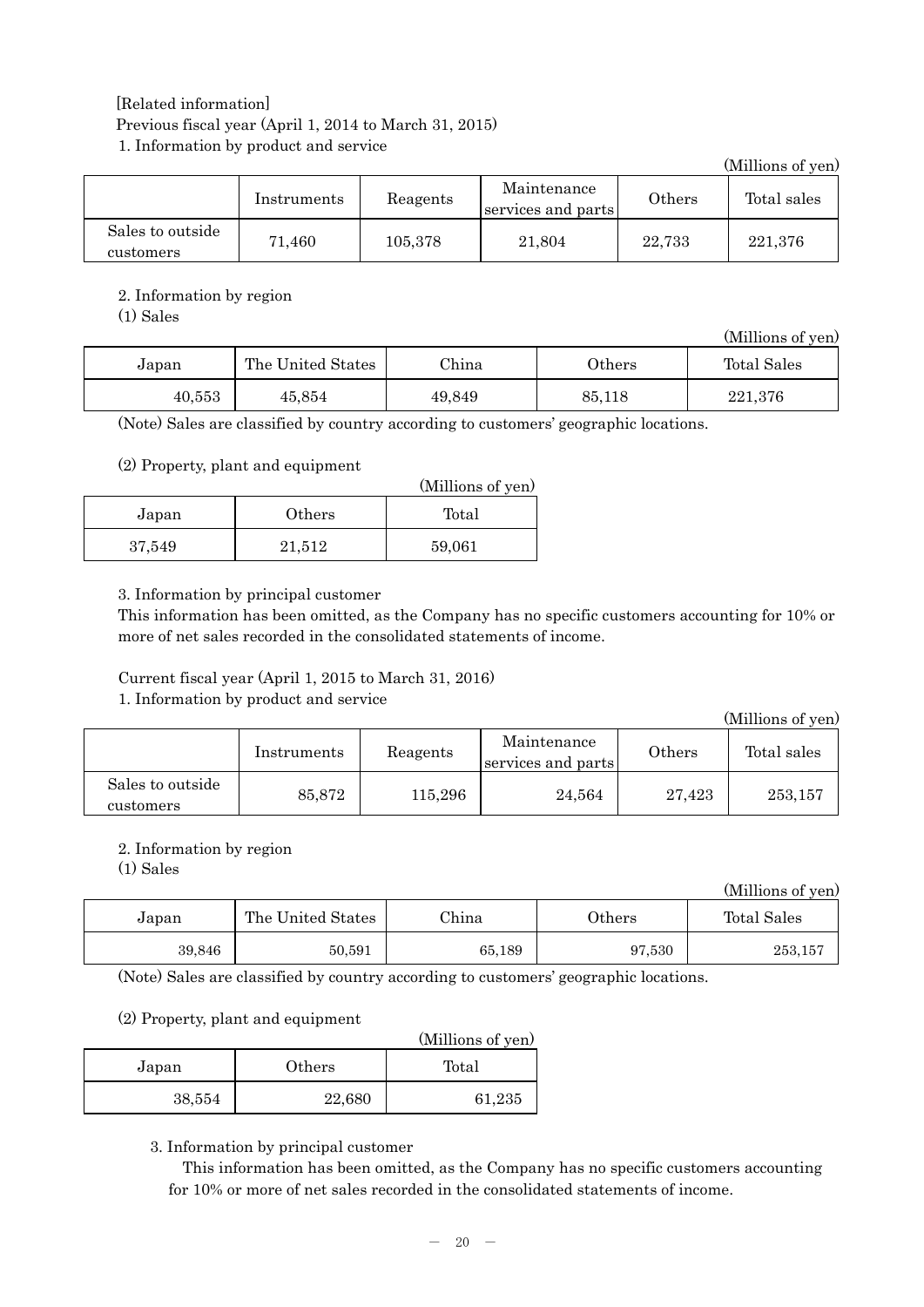[Information related to impairment losses on noncurrent assets attributable to reportable segments]

Previous fiscal year (April 1, 2014 to March 31, 2015) Nothing to report.

Current fiscal year (April 1, 2015 to March 31, 2016) Nothing to report.

[Information related to goodwill amortization amount and unamortized amount by reportable segment]

Previous fiscal year (April 1, 2014 to March 31, 2015)

|                         |       |                          |             |       |              |                               | (Millions of yen) |
|-------------------------|-------|--------------------------|-------------|-------|--------------|-------------------------------|-------------------|
|                         | Japan | Americas                 | <b>EMEA</b> | China | Asia Pacific | Corporate and<br>eliminations | Total             |
| As of March<br>31, 2015 | 281   | $\overline{\phantom{m}}$ | 10,029      |       | 1,803        | --                            | 12,114            |

(Note) Goodwill amortization amounts are omitted here, as the same information is presented in the segment information.

Current fiscal year (April 1, 2015 to March 31, 2016)

(Millions of yen)

|                         | Japan | Americas | <b>EMEA</b> | China | Asia Pacific | Corporate and<br>eliminations | Total |
|-------------------------|-------|----------|-------------|-------|--------------|-------------------------------|-------|
| As of March<br>31, 2016 |       |          | 7,995       |       | 1,090        | $\overline{\phantom{a}}$      | 9,085 |

(Note) Goodwill amortization amounts are omitted here, as the same information is presented in the segment information.

[Information on negative goodwill generated, by reportable segment] Previous fiscal year (From April 1, 2014 to March 31, 2015) Nothing to report.

Current fiscal year (From April 1, 2015 to March 31, 2016) Nothing to report.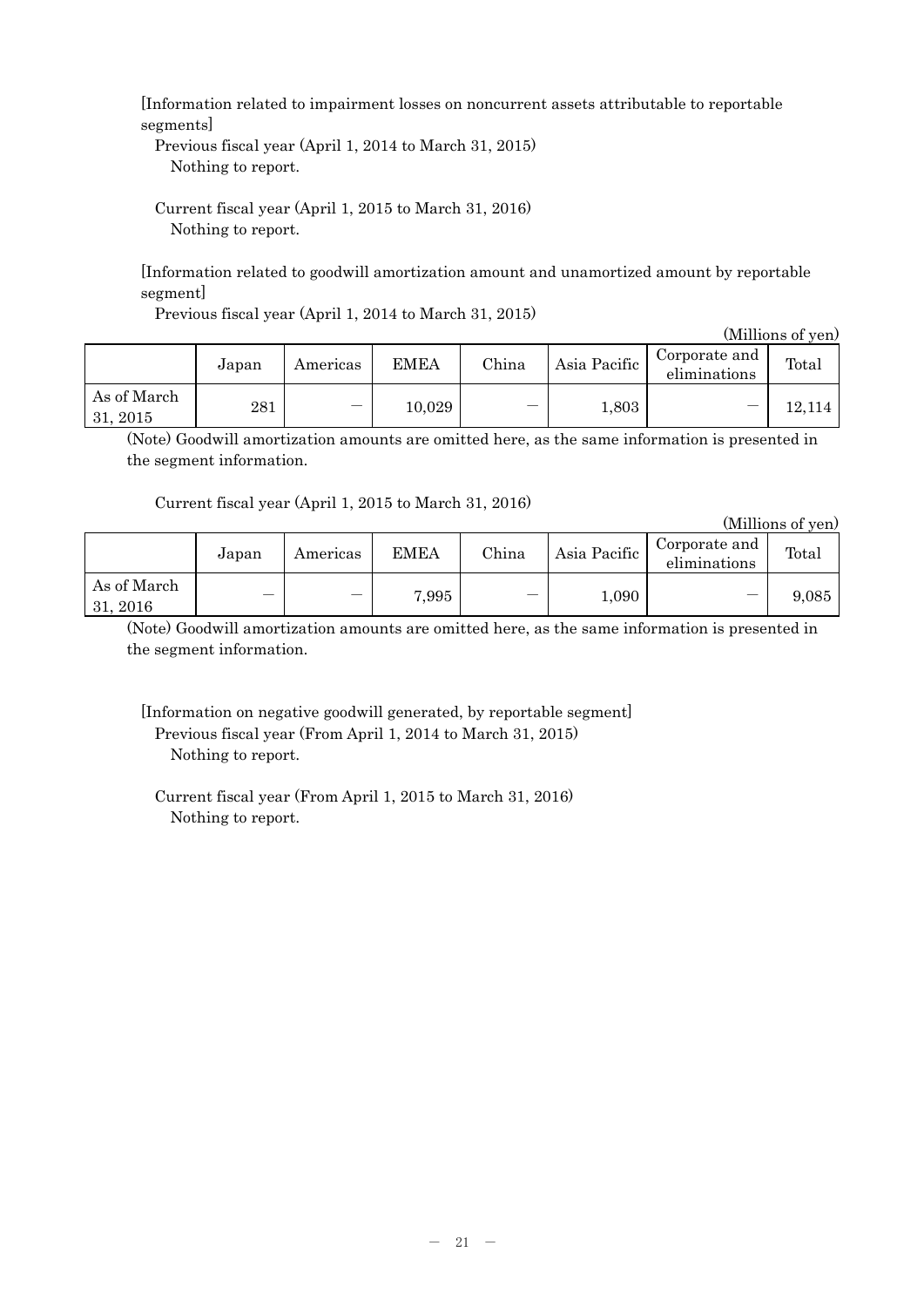| (Per-share information)  |                           |                           |
|--------------------------|---------------------------|---------------------------|
|                          | Year ended March 31, 2015 | Year ended March 31, 2016 |
| Net assets per share     | ¥812.37                   | ¥899.51                   |
| Profit per share         | ¥128.49                   | ¥174.42                   |
| Diluted profit per share | ¥128.02                   | ¥173.71                   |

(Note) 1. The basis for calculating profit per share and diluted profit per share is as follows.

|                                                                                                                               | Year ended March 31, 2015 | Year ended March 31, 2016 |
|-------------------------------------------------------------------------------------------------------------------------------|---------------------------|---------------------------|
| Profit per share                                                                                                              |                           |                           |
| Profit attributable to owners of parent<br>(Millions of yen)                                                                  | 26,638                    | 36,233                    |
| Amount not available to common<br>shareholders (Millions of yen)                                                              |                           |                           |
| Profit attributable to owners of parent<br>for common stock (Millions of yen)                                                 | 26,638                    | 36,233                    |
| Average number of shares outstanding<br>in fiscal year (Thousands of shares)                                                  | 207,311                   | 207,734                   |
|                                                                                                                               |                           |                           |
| Diluted profit per share                                                                                                      |                           |                           |
| Profit attributable to owners of parent<br>adjustment (Millions of yen)                                                       |                           |                           |
| Increase in common stock (Thousands of<br>shares)                                                                             | 764                       | 856                       |
| (Of which, subscription rights to<br>shares(Thousands of shares))                                                             | 764                       | 856                       |
| Overview of issuable shares not included<br>in the calculation of diluted profit per<br>share as they have no dilutive effect |                           |                           |

2. The basis for calculating net assets per share is as follows.

|                                                                                                                   | Year ended March 31, 2015 | Year ended March 31, 2016 |
|-------------------------------------------------------------------------------------------------------------------|---------------------------|---------------------------|
| Total net assets (Millions of yen)                                                                                | 169,550                   | 188,095                   |
| Deductions from total net assets (Millions<br>of yen)                                                             | 1,024                     | 1,097                     |
| (Of which, subscription rights to shares)<br>(Millions of yen))                                                   | 1,024                     | 1,097                     |
| (Of which, held by non-controlling)<br>interests (Millions of yen)                                                |                           |                           |
| Net assets for common stock at year-end<br>(Millions of yen)                                                      | 168,526                   | 186,997                   |
| Number of shares of common stock at<br>year-end used in calculating net assets per<br>share (Thousands of shares) | 207,451                   | 207,888                   |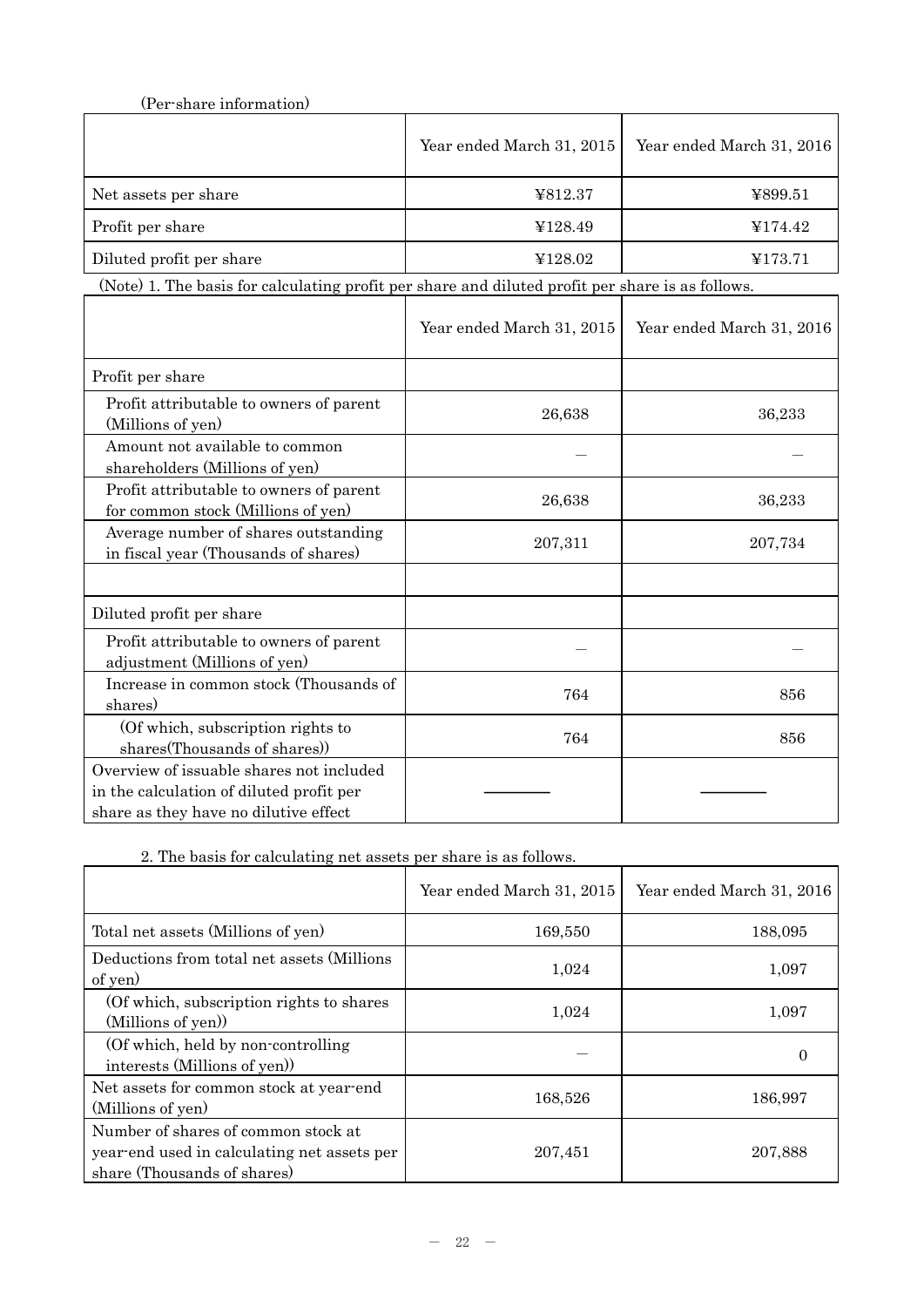(Important subsequent events) Nothing to report.

(Omissions from presentation)

Notes related to the consolidated balance sheets, consolidated statements of income, consolidated statements of comprehensive income, consolidated statements of changes in net assets, consolidated statements of cash flows, lease transactions, financial instruments, marketable securities, derivatives transactions, retirement benefits, stock options, tax-effect accounting, related-party information and accounting standards not applied have been omitted from presentation here, as they are not considered of high importance to the summary of financial results.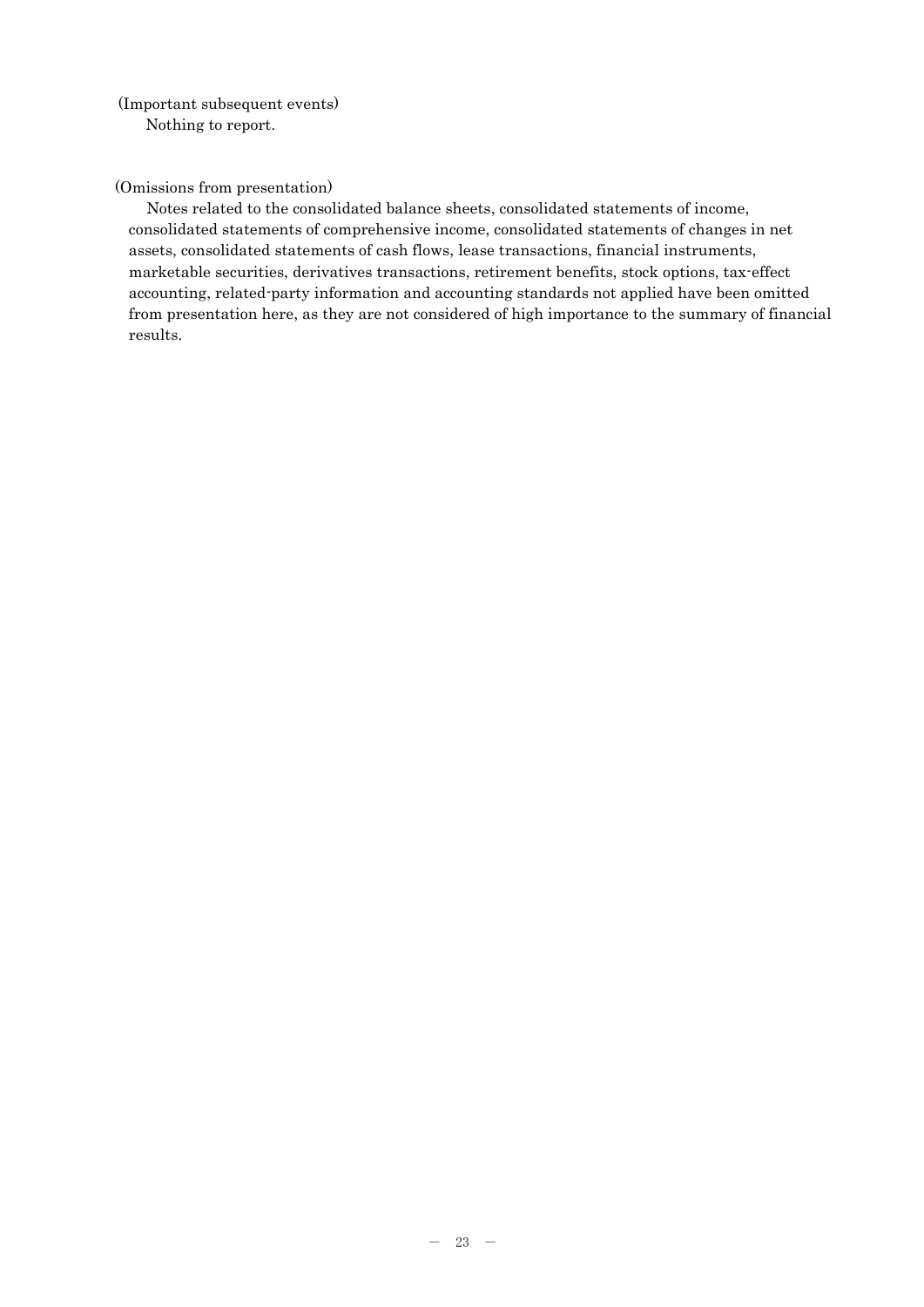# 5. Non-Consolidated Financial Statements

1) Non-consolidated balance sheets

(Unit: Millions of yen)

As of Mar. 31, 2015 As of Mar. 31, 2016

| (Assets)                            |         |         |
|-------------------------------------|---------|---------|
| Current assets                      |         |         |
| Cash and deposits                   | 24,532  | 30,182  |
| Notes receivable-trade              | 2,734   | 2,444   |
| Accounts receivable-trade           | 31,887  | 34,707  |
| Lease investment assets             | 514     | 540     |
| Merchandise and finished goods      | 7,458   | 11,268  |
| Work in process                     | 1,264   | 1,487   |
| Raw materials and supplies          | 2,254   | 2,528   |
| Prepaid expenses                    | 1,019   | 933     |
| Deferred tax assets                 | 1,920   | 1,920   |
| Accounts receivable - other         | 5,394   | 7,105   |
| Short-term loans receivable         | 3,022   | 7,040   |
| Others                              | 219     | 413     |
| Total current assets                | 82,223  | 100,573 |
| Noncurrent assets                   |         |         |
| Property, plant and equipment       |         |         |
| <b>Buildings</b>                    | 13,711  | 15,375  |
| Structures                          | 1,080   | 1,098   |
| Machinery and equipment             | 131     | 106     |
| Tools, furniture and fixtures       | 4,267   | 5,035   |
| Land                                | 8,599   | 8,599   |
| Lease assets                        |         | 8       |
| Construction in progress            | 2,120   | 321     |
| Total Property, plant and equipment | 29,910  | 30,546  |
| Intangible assets                   |         |         |
| Software                            | 5,402   | 7,520   |
| Goodwill                            | 281     |         |
| Others                              | 658     | 1,955   |
| Total Intangible assets             | 6,342   | 9,475   |
| Investments and other assets        |         |         |
| Investment securities               | 4,728   | 4,193   |
| Shares in affiliated company        | 26,122  | 26,987  |
| Investments in affiliated company   | 19,070  | 14,148  |
| Long-term loans receivable          | 792     | 261     |
| Long-term prepaid expenses          | 278     | 484     |
| Prepaid pension cost                |         | 374     |
| Deferred tax assets                 | 697     | 2,208   |
| Deposits                            | 736     | 785     |
| Others                              | 334     | 339     |
| Total investments and other assets  | 52,761  | 49,784  |
| <b>Total Noncurrent assets</b>      | 89,013  | 89,806  |
| Total assets                        | 171,237 | 190,379 |
|                                     |         |         |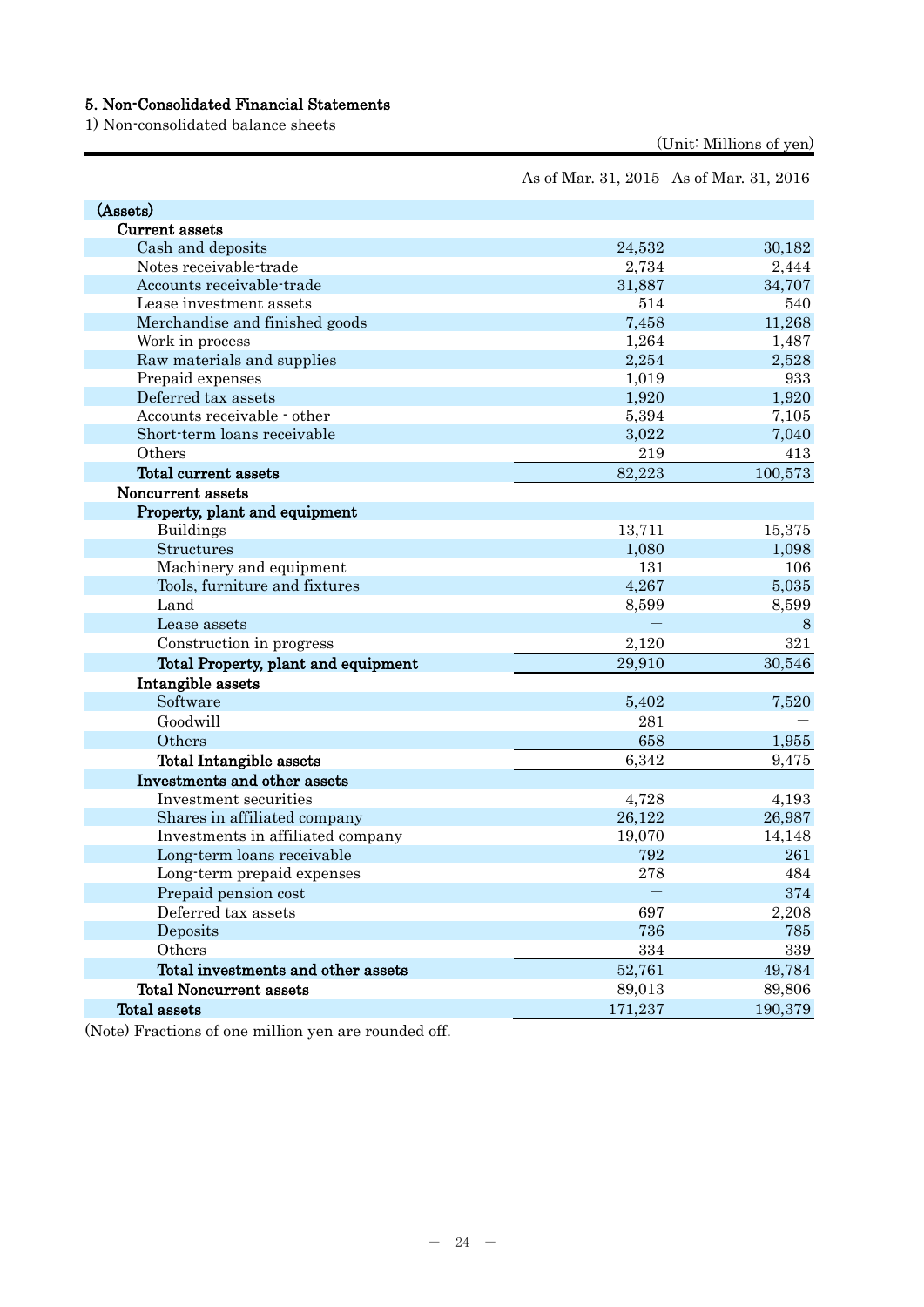As of Mar. 31, 2015 As of Mar. 31, 2016

| (Liabilities)                                         |          |                |
|-------------------------------------------------------|----------|----------------|
| <b>Current liabilities</b>                            |          |                |
| Notes payable-trade                                   | 41       | 85             |
| Accounts payable-trade                                | 17,139   | 20,181         |
| Short-term loans payable                              | 14,061   | 12,311         |
| Accrued payables                                      | 5,235    | 5,486          |
| Accrued expenses                                      | 723      | 876            |
| Income taxes payable                                  | 7,022    | 5,487          |
| Advance receipts                                      | 375      | 425            |
| Provision for bonuses                                 | 2,788    | 3,022          |
| Provision for directors' bonuses                      | 411      | 526            |
| Provision for product warranties                      | 161      | 156            |
| Others                                                | 204      | 159            |
| Total current liabilities                             | 48,166   | 48,717         |
| Noncurrent liabilities                                |          |                |
| Provision for retirement benefits                     | 1,110    |                |
| Provision for directors' retirement benefits          | 102      | 102            |
| Long-term guarantee deposits received                 | 489      | 486            |
| Long-term deposits payable                            | 394      | 499            |
| Others                                                | 3        | 11             |
| Total noncurrent liabilities                          | 2,100    | 1,099          |
| <b>Total liabilities</b>                              | 50,267   | 49,817         |
| (Net assets)                                          |          |                |
| Shareholders' equity                                  |          |                |
| Capital stock                                         | 10,483   | 11,016         |
| Capital surplus                                       |          |                |
| Legal capital surplus                                 | 16,348   | 16,882         |
| Other capital surplus                                 | 6        | 6              |
| Total capital surplus                                 | 16,354   | 16,888         |
| Retained earnings                                     |          |                |
| Legal retained earnings                               | 389      | 389            |
| Other retained earnings                               | 91,676   | 110,333        |
| Experiment and research reserve                       | 9,800    | 9,800          |
| Special reserve                                       | 27,715   | 27,715         |
| Retained earnings brought forward                     | 54,161   | 72,817         |
| Total retained earnings                               | 92,066   | 110,722        |
| Treasury stock                                        | (280)    | (285)          |
| Total shareholders' equity                            | 118,623  | 138,342        |
| Valuation, translation adjustments and others         |          |                |
| Valuation difference on available for sale securities | 1,321    | 1,119          |
| Deferred gains or losses on hedges                    | $\theta$ | $\overline{2}$ |
| Total valuation, translation adjustments and others   | 1,322    | 1,121          |
| Subscription rights to shares                         | 1,024    | 1,097          |
| Total net assets                                      | 120,970  | 140,562        |
| Total liabilities and net assets                      | 171,237  | 190,379        |
|                                                       |          |                |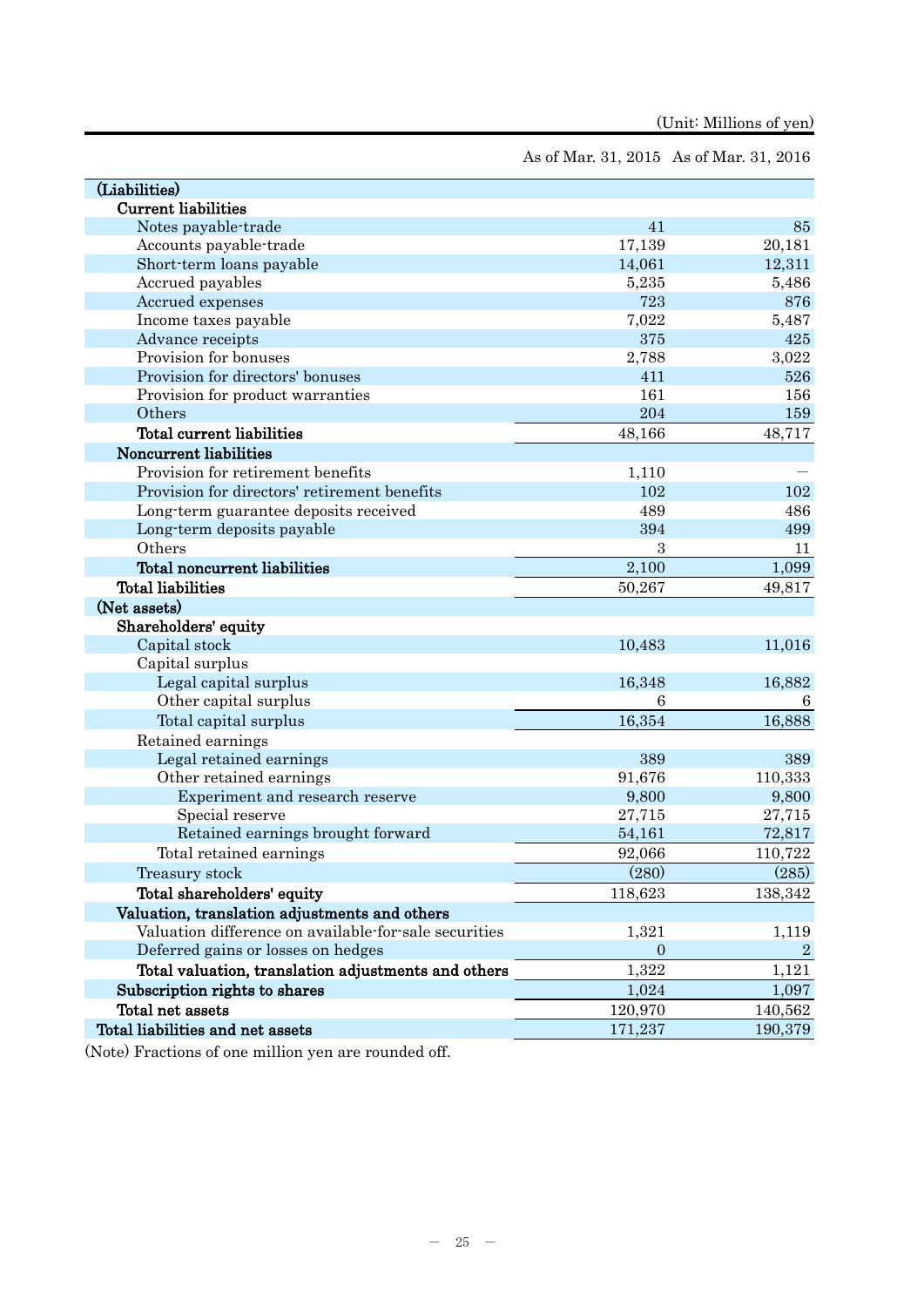# 2) Non-consolidated statements of income

(Unit: Millions of yen)

|                                                                               | Year ended<br>Mar. 31, 2015 | Year ended<br>Mar. 31, 2016 |
|-------------------------------------------------------------------------------|-----------------------------|-----------------------------|
| Net sales                                                                     | 121,894                     | 143,243                     |
| Cost of sales                                                                 | 53,666                      | 60,563                      |
| Gross profit                                                                  | 68,227                      | 82,679                      |
| Selling, general and administrative expenses                                  | 38,684                      | 43,295                      |
| Operating income                                                              | 29,543                      | 39,383                      |
| Non-operating income                                                          |                             |                             |
| Interest and dividend income                                                  | 1,420                       | 4,256                       |
| Foreign exchange gains                                                        | 729                         |                             |
| Others                                                                        | 277                         | 259                         |
| Total non-operating income                                                    | 2,427                       | 4,515                       |
| Non-operating expenses                                                        |                             |                             |
| Interest expenses                                                             | 134                         | 243                         |
| Foreign exchange losses                                                       |                             | 1,105                       |
| Others                                                                        | 76                          | 134                         |
| Total non-operating expenses                                                  | 211                         | 1,483                       |
| Ordinary income                                                               | 31,758                      | 42,415                      |
| <b>Extraordinary profits</b>                                                  |                             |                             |
| Gain on sales of noncurrent assets                                            | $\boldsymbol{0}$            | 1                           |
| Gain on sales of investment securities                                        | $\theta$                    |                             |
| Gain on revision of retirement benefit plan                                   |                             | 1,037                       |
| Gain on reversal of subscription rights to shares                             |                             | 21                          |
| Total extraordinary profits                                                   | $\overline{0}$              | 1,061                       |
| <b>Extraordinary loss</b>                                                     |                             |                             |
| Loss on sales of noncurrent assets                                            | $\overline{0}$              | $\overline{2}$              |
| Loss on retirement of noncurrent assets                                       | 64                          | 123                         |
| Loss on valuation of investment securities                                    |                             | 400                         |
| Loss on valuation of investments in capital of<br>subsidiaries and associates |                             | 4,921                       |
| Loss on valuation of membership                                               | 1                           |                             |
| Total extraordinary loss                                                      | 65                          | 5,448                       |
| Income before income taxes                                                    | 31,693                      | 38,028                      |
| Income taxes-current                                                          | 10,898                      | 11,200                      |
| Income taxes-deferred                                                         | 13                          | (1,377)                     |
| Total income taxes                                                            | 10,912                      | 9,822                       |
| Profit                                                                        | 20,781                      | 28,206                      |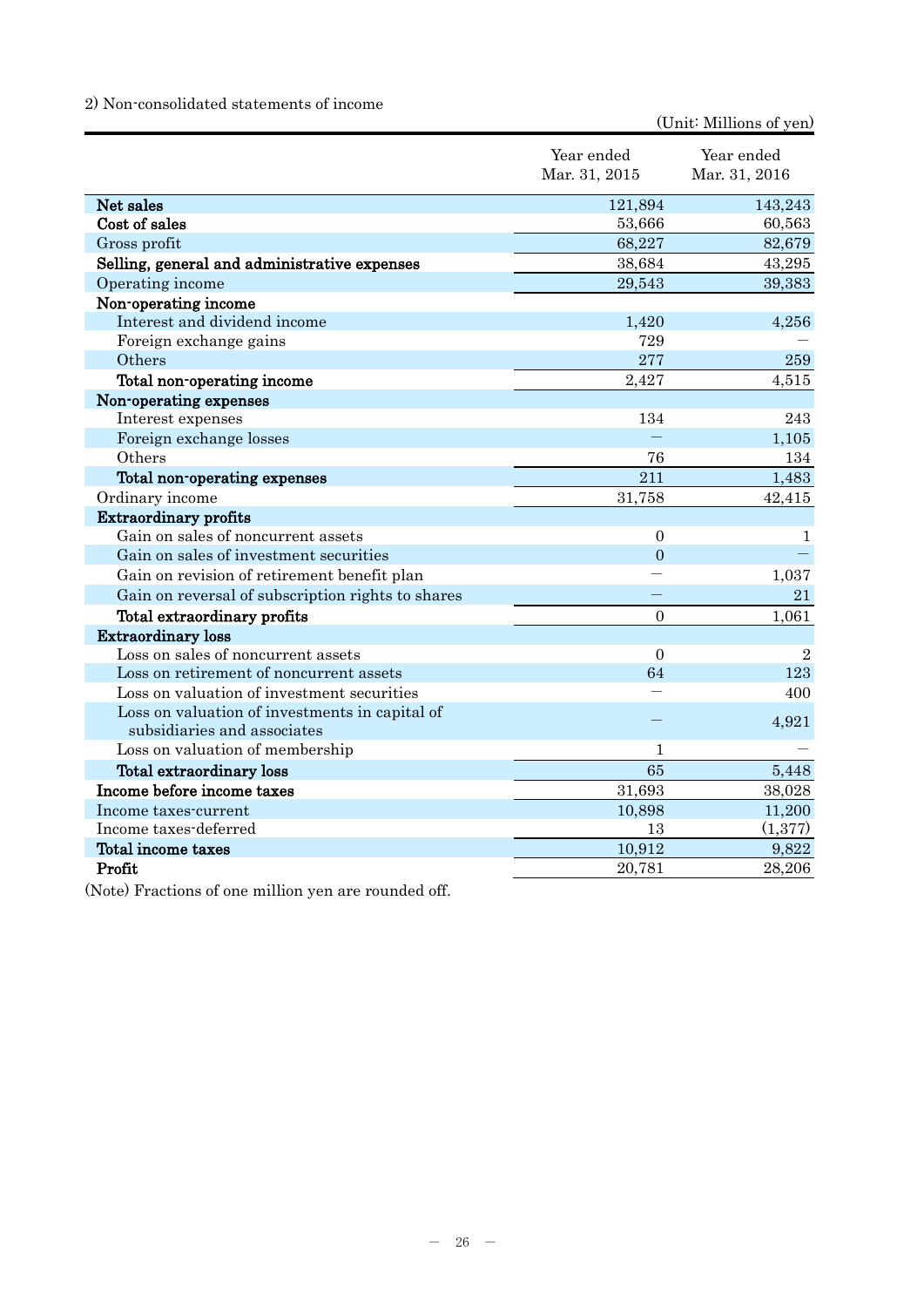### 3) Non-consolidated statements of changes in net assets Year ended March 31,2015 (Unit: Millions of yen)

|                                                                         | Shareholders' equity |                                      |                             |                             |                               |                                       |                    |                                            |                               |
|-------------------------------------------------------------------------|----------------------|--------------------------------------|-----------------------------|-----------------------------|-------------------------------|---------------------------------------|--------------------|--------------------------------------------|-------------------------------|
|                                                                         |                      | Capital surplus<br>Retained earnings |                             |                             |                               |                                       |                    |                                            |                               |
|                                                                         |                      | Other retained earnings              |                             |                             |                               |                                       |                    |                                            |                               |
|                                                                         | Capital<br>stock     | Legal<br>capital<br>surplus          | Other<br>capital<br>surplus | Total<br>capital<br>surplus | Legal<br>retained<br>earnings | Experiment<br>and research<br>reserve | Special<br>reserve | Retained<br>earnings<br>brought<br>forward | Total<br>retained<br>earnings |
| Balance at beginning of term                                            | 10,243               | 16,108                               | 6                           | 16,114                      | 389                           | 9,800                                 | 27,715             | 40,309                                     | 78,214                        |
| Cumulative effects of<br>changes in accounting<br>policies              |                      |                                      |                             |                             |                               |                                       |                    | (195)                                      | (195)                         |
| Restated balance                                                        | 10,243               | 16,108                               | 6                           | 16,114                      | 389                           | 9,800                                 | 27,715             | 40,114                                     | 78,019                        |
| Changes of items during the<br>period                                   |                      |                                      |                             |                             |                               |                                       |                    |                                            |                               |
| Issuance of new shares-<br>exercise of subscription<br>rights to shares | 240                  | 240                                  |                             | 240                         |                               |                                       |                    |                                            |                               |
| Dividends from surplus                                                  |                      |                                      |                             |                             |                               |                                       |                    | (6,734)                                    | (6,734)                       |
| Profit                                                                  |                      |                                      |                             |                             |                               |                                       |                    | 20,781                                     | 20.781                        |
| Purchase of treasury stock                                              |                      |                                      |                             |                             |                               |                                       |                    |                                            |                               |
| Net changes of items other<br>than shareholders' equity                 |                      |                                      |                             |                             |                               |                                       |                    |                                            |                               |
| Total changes of items<br>during the period                             | 240                  | 240                                  |                             | 240                         | $\overline{\phantom{0}}$      |                                       |                    | 14,047                                     | 14,047                        |
| Balance at end of term                                                  | 10,483               | 16.348                               | 6                           | 16,354                      | 389                           | 9,800                                 | 27,715             | 54,161                                     | 92,066                        |

|                                                                         |                   | Shareholders' equity             |                                                                    | Valuation, translation adjustments and others |                                                                 |                                      |                     |
|-------------------------------------------------------------------------|-------------------|----------------------------------|--------------------------------------------------------------------|-----------------------------------------------|-----------------------------------------------------------------|--------------------------------------|---------------------|
|                                                                         | Treasury<br>stock | Total<br>shareholders'<br>equity | Valuation<br>difference on<br>available-for-<br>sale<br>securities | Deferred gains<br>or losses on<br>hedges      | Total<br>valuation.<br>translation<br>adjustments<br>and others | Subscripti<br>on rights<br>to shares | Total net<br>assets |
| Balance at beginning of term                                            | (270)             | 104,302                          | 1,095                                                              |                                               | 1,095                                                           | 493                                  | 105,891             |
| Cumulative effects of<br>changes in accounting<br>policies              |                   | (195)                            |                                                                    |                                               |                                                                 |                                      | (195)               |
| Restated balance                                                        | (270)             | 104,107                          | 1,095                                                              |                                               | 1.095                                                           | 493                                  | 105,695             |
| Changes of items during the<br>period                                   |                   |                                  |                                                                    |                                               |                                                                 |                                      |                     |
| Issuance of new shares-<br>exercise of subscription<br>rights to shares |                   | 480                              |                                                                    |                                               |                                                                 |                                      | 480                 |
| Dividends from surplus                                                  |                   | (6,734)                          |                                                                    |                                               |                                                                 |                                      | (6,734)             |
| Profit                                                                  |                   | 20,781                           |                                                                    |                                               |                                                                 |                                      | 20,781              |
| Purchase of treasury stock                                              | (10)              | (10)                             |                                                                    |                                               |                                                                 |                                      | (10)                |
| Net changes of items other<br>than shareholders' equity                 |                   |                                  | 225                                                                | $\overline{0}$                                | 226                                                             | 530                                  | 757                 |
| Total changes of items<br>during the period                             | (10)              | 14,516                           | 225                                                                | $\overline{0}$                                | 226                                                             | 530                                  | 15,274              |
| Balance at end of term                                                  | (280)             | 118,623                          | 1,321                                                              | $\mathbf{0}$                                  | 1.322                                                           | 1,024                                | 120,970             |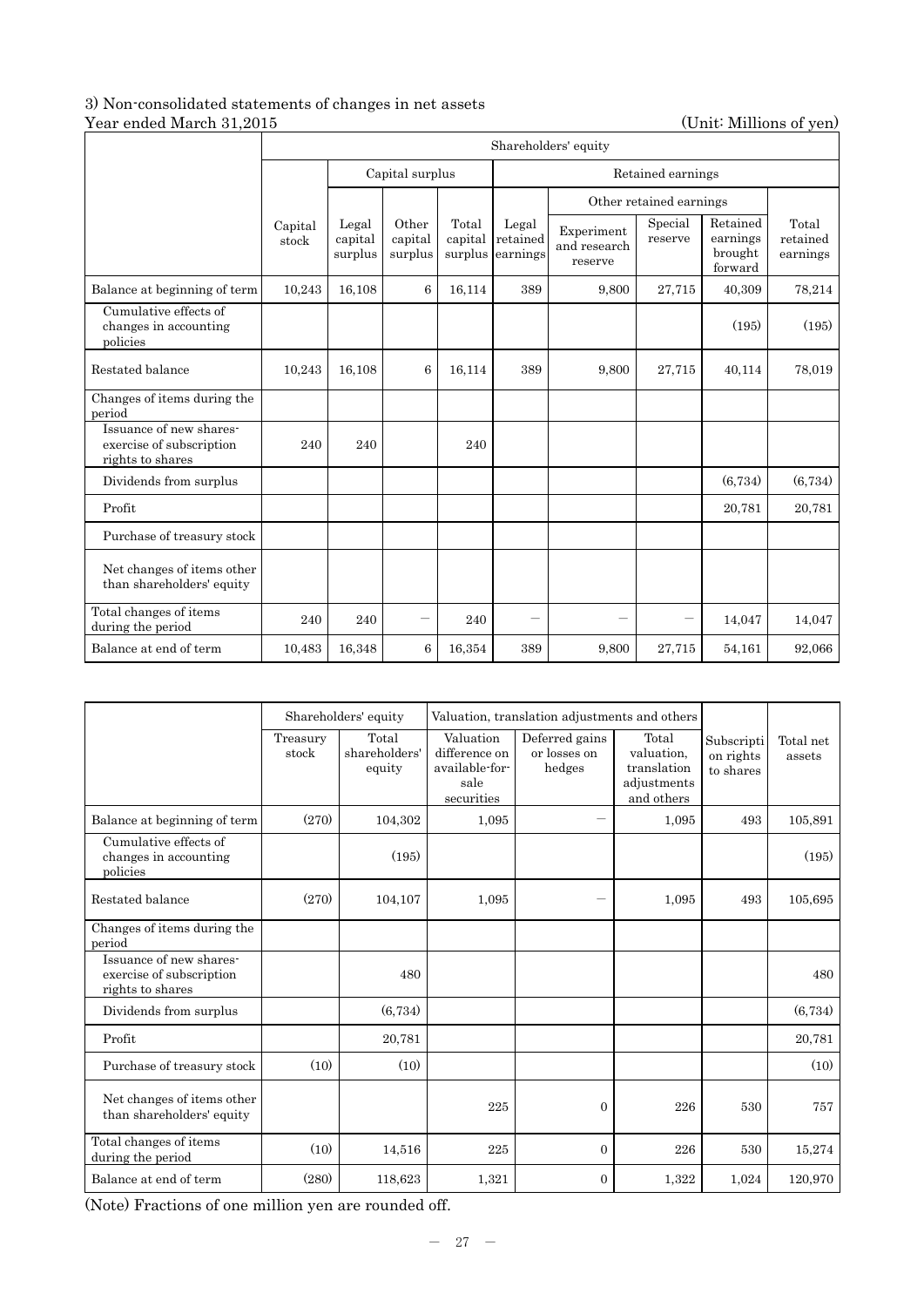# Year ended March 31,2016 (Unit: Millions of yen)

|                                                                         | Shareholders' equity |                             |                             |                             |                               |                                       |                         |                                            |                               |  |
|-------------------------------------------------------------------------|----------------------|-----------------------------|-----------------------------|-----------------------------|-------------------------------|---------------------------------------|-------------------------|--------------------------------------------|-------------------------------|--|
|                                                                         |                      |                             | Capital surplus             |                             |                               | Retained earnings                     |                         |                                            |                               |  |
|                                                                         |                      |                             |                             |                             |                               |                                       | Other retained earnings |                                            |                               |  |
|                                                                         | Capital<br>stock     | Legal<br>capital<br>surplus | Other<br>capital<br>surplus | Total<br>capital<br>surplus | Legal<br>retained<br>earnings | Experiment<br>and research<br>reserve | Special<br>reserve      | Retained<br>earnings<br>brought<br>forward | Total<br>retained<br>earnings |  |
| Balance at beginning of term                                            | 10,483               | 16,348                      | 6                           | 16,354                      | 389                           | 9,800                                 | 27,715                  | 54,161                                     | 92,066                        |  |
| Cumulative effects of<br>changes in accounting<br>policies              |                      |                             |                             |                             |                               |                                       |                         |                                            |                               |  |
| Restated balance                                                        | 10,483               | 16,348                      | 6                           | 16,354                      | 389                           | 9,800                                 | 27,715                  | 54,161                                     | 92,066                        |  |
| Changes of items during the<br>period                                   |                      |                             |                             |                             |                               |                                       |                         |                                            |                               |  |
| Issuance of new shares-<br>exercise of subscription<br>rights to shares | 533                  | 533                         |                             | 533                         |                               |                                       |                         |                                            |                               |  |
| Dividends from surplus                                                  |                      |                             |                             |                             |                               |                                       |                         | (9,549)                                    | (9,549)                       |  |
| Profit                                                                  |                      |                             |                             |                             |                               |                                       |                         | 28,206                                     | 28,206                        |  |
| Purchase of treasury stock                                              |                      |                             |                             |                             |                               |                                       |                         |                                            |                               |  |
| Net changes of items other<br>than shareholders' equity                 |                      |                             |                             |                             |                               |                                       |                         |                                            |                               |  |
| Total changes of items<br>during the period                             | 533                  | 533                         |                             | 533                         |                               |                                       |                         | 18,656                                     | 18.656                        |  |
| Balance at end of term                                                  | 11,016               | 16,882                      | 6                           | 16,888                      | 389                           | 9,800                                 | 27,715                  | 72,817                                     | 110,722                       |  |

|                                                                         | Shareholders' equity |                                  |                                                                    | Valuation, translation adjustments and others |                                                                 |                                      |                     |
|-------------------------------------------------------------------------|----------------------|----------------------------------|--------------------------------------------------------------------|-----------------------------------------------|-----------------------------------------------------------------|--------------------------------------|---------------------|
|                                                                         | Treasury<br>stock    | Total<br>shareholders'<br>equity | Valuation<br>difference on<br>available-for-<br>sale<br>securities | Deferred gains<br>or losses on<br>hedges      | Total<br>valuation.<br>translation<br>adjustments<br>and others | Subscripti<br>on rights<br>to shares | Total net<br>assets |
| Balance at beginning of term                                            | (280)                | 118,623                          | 1,321                                                              | $\Omega$                                      | 1,322                                                           | 1,024                                | 120,970             |
| Cumulative effects of<br>changes in accounting<br>policies              |                      | $\overline{\phantom{0}}$         |                                                                    |                                               |                                                                 |                                      |                     |
| Restated balance                                                        | (280)                | 118,623                          | 1,321                                                              | $\Omega$                                      | 1,322                                                           | 1,024                                | 120,970             |
| Changes of items during the<br>period                                   |                      |                                  |                                                                    |                                               |                                                                 |                                      |                     |
| Issuance of new shares-<br>exercise of subscription<br>rights to shares |                      | 1,067                            |                                                                    |                                               |                                                                 |                                      | 1,067               |
| Dividends from surplus                                                  |                      | (9,549)                          |                                                                    |                                               |                                                                 |                                      | (9,549)             |
| Profit                                                                  |                      | 28,206                           |                                                                    |                                               |                                                                 |                                      | 28,206              |
| Purchase of treasury stock                                              | (4)                  | (4)                              |                                                                    |                                               |                                                                 |                                      | (4)                 |
| Net changes of items other<br>than shareholders' equity                 |                      |                                  | (202)                                                              | 1                                             | (200)                                                           | 73                                   | (126)               |
| Total changes of items<br>during the period                             | (4)                  | 19,719                           | (202)                                                              | $\mathbf{1}$                                  | (200)                                                           | 73                                   | 19.592              |
| Balance at end of term                                                  | (285)                | 138,342                          | 1,119                                                              | $\overline{2}$                                | 1,121                                                           | 1,097                                | 140,562             |